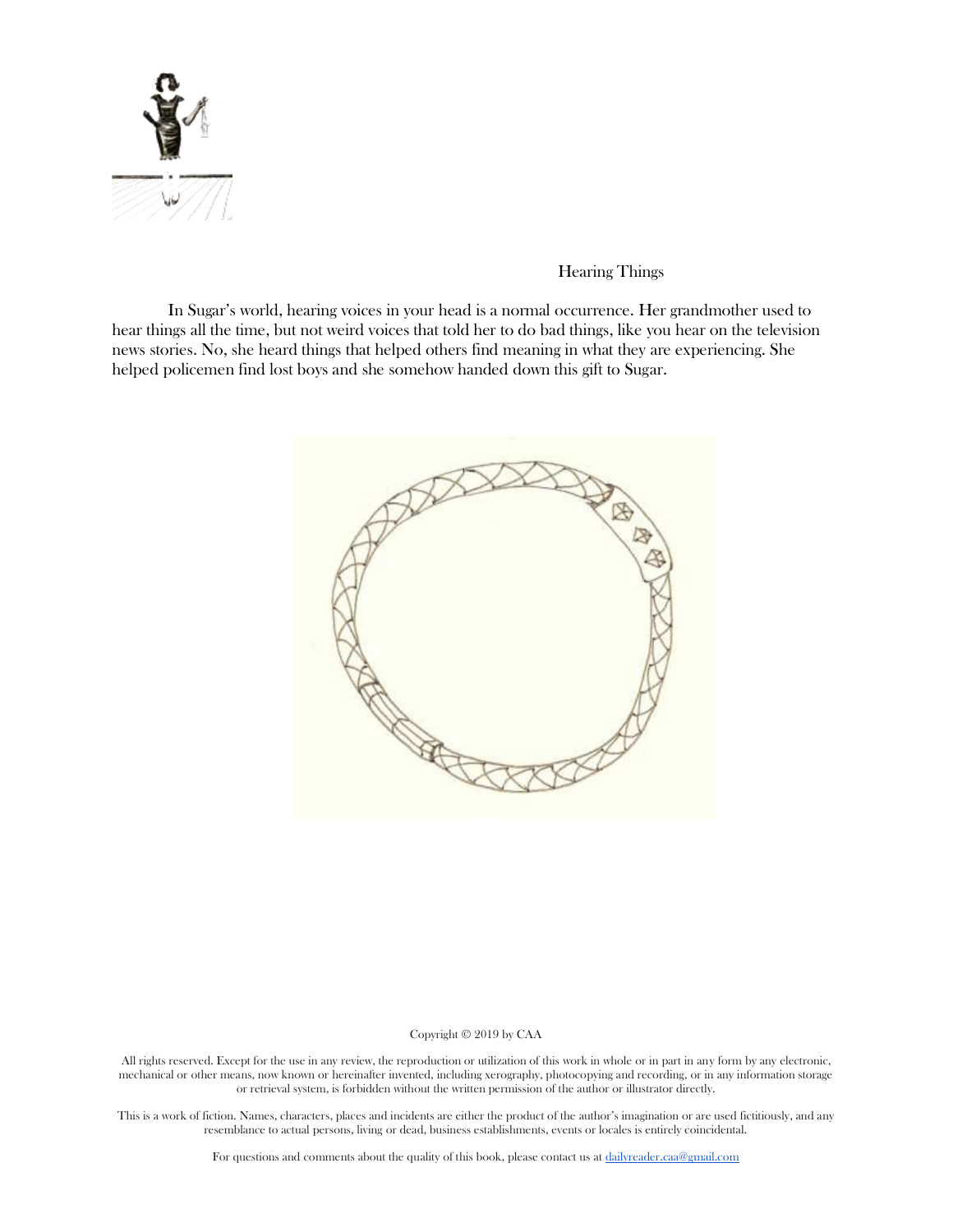

Sugar learned from her grandmother how to connect and open herself to the afterlife. A wonderful gift they shared. Sugar realized this gift was hers the day her grandfather died in a car accident. The police came to their house one night and told her father his name is in her grandfather's phone as an 'in case of emergency' contact.

They handed a bag of her grandfather's belongings to her mom, who handed it to her unconsciously trying to take in the whole scenario. Items found on him at the scene of the accident, items from his car's glove compartment. Sugar had looked into the bag and saw the leather band that her grandfather always wore. She took the band out of the bag, hoping that no one would miss this small item.

When she went to her bedroom later that night, she had a heavy heart. In fact, something was pounding in her head very hard. She assumed that this was depression from losing her grandfather. He and Sugar had always been very close. They shared everything together. All their thoughts and all their fun trips were shared. Every event of her life, he knew about things even her parents did not know.

Sugar remembers sitting in her bed that night and holding onto the leather band. She held on to the item tighter and tighter. The stronger she held on, the more she calmed down. When she thought she was calm, she realized she was in a trance-like state. 'Hello Sugar' her grandfather had said to her.

'Hello Gramps' she said in her mind.

'I need a favor from you, and this has to be done right away' he told her.

'Ok gramps anything for you.' She told him

'Go to my house, now, don't wait, tell Grandma she needs to find my blue shoes right away' he

says.

'Blue shoes, right away, got it.' She says.

'Then look in her car, in the spare tire, go baby, do this before anyone calls her, before anyone can get to Grandma' he said urgently and then she was awake.

She looked around the room then held tighter to the leather band. She kissed the band and then put the band on her left hand as her Gramps wore. She got dressed in sneakers to make sure she was quiet. Her parents were still awake downstairs, she looked at the clock and it was only 9:00. How can she leave though? She will need to take the car.

Suddenly her father called her, she ran down the rest of the stairs. "Yes sir?" she said

"Oh, good you're still dressed. Please, go to Grandma and pick her up. I don't want her alone and I surely don't want her driving," he said.

"Ok Dad, anything to help," she said and grabbed her keys and ran over to her grandparent's house.

As soon as her grandmother opened the door, Sugar pushed her in and closed the door, then double locked the door. Grandma assumed she wanted to be held but instead she ran around the house making sure all doors were locked and no one was home with her, not even an aide.

"Sugar, what did he say?" she asked her granddaughter calmly, realizing what must have happened. Sugar looked at her grandmother, of course she would know. Sugar told her but not by speaking by writing the information down, Sugar remembers being afraid someone was listening. They went upstairs and found his shoes, they found the computer memory stick hidden in the heel of his shoe, then they went to Grandma's car and opened the back. Ever so thankful for having an attached garage. No one was able to watch what they were doing.

They found all that Gramps told her to find. "Now the police." She mouthed to her grandmother. Her grandmother shook her head, "I know exactly who to call." She got her phone and dialed an

old friend. "Hello Marcel, I think the time has come for me to get that payback." Is all she had to say.

"I can be there in ten minutes, you know what I want? Warm chocolate chip cookies," he said.

# Copyright © 2019 by (CAA

All rights reserved. Except for the use in any review, the reproduction or utilization of this work in whole or in part in any form by any electronic, mechanical or other means, now known or hereinafter invented, including xerography, photocopying and recording, or in any information storage or retrieval system, is forbidden without the written permission of the author or illustrator directly.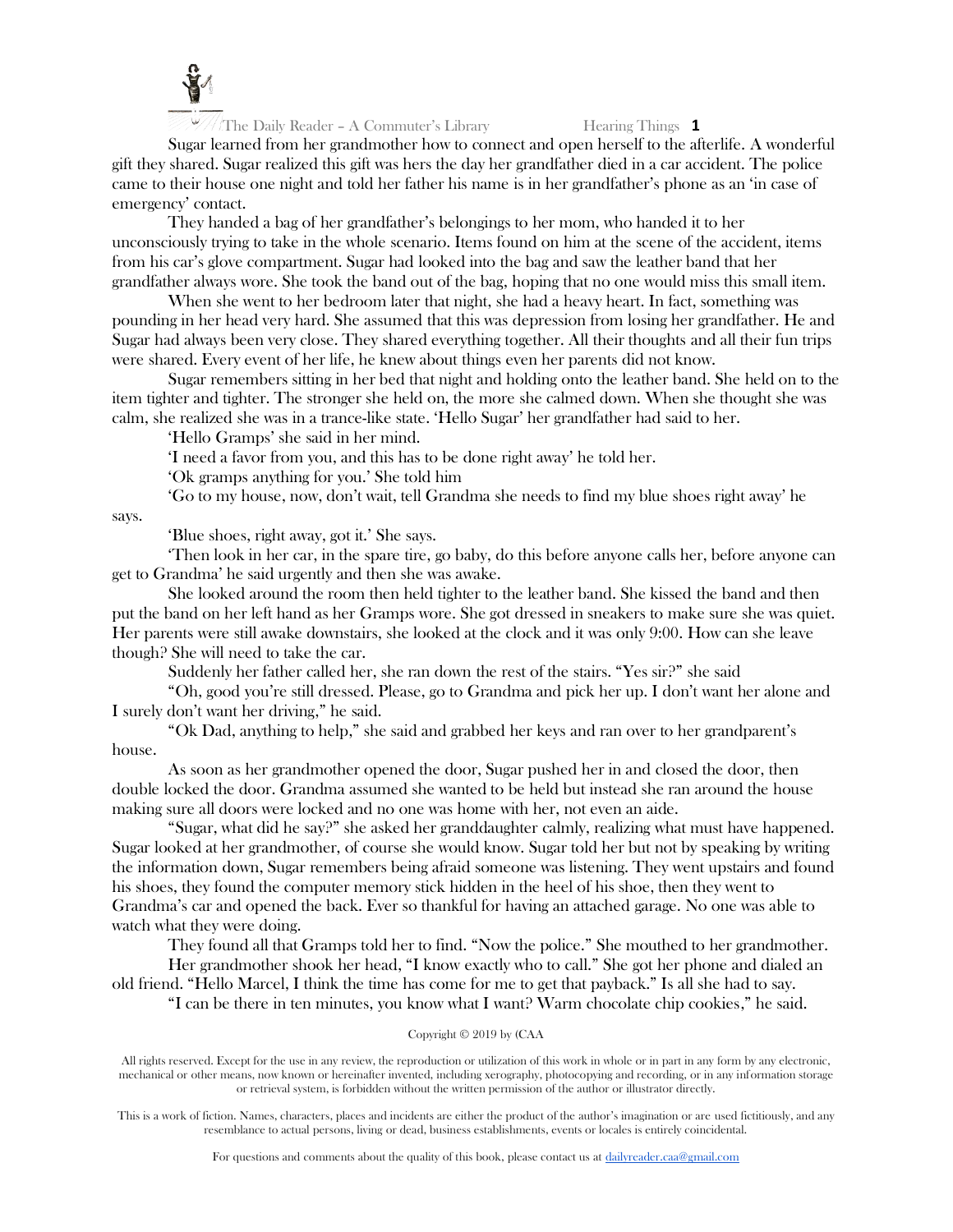

"Yes, of course I have all the ingredients, you are in luck." She hung up and looked again at all the doors and windows to make sure everything is closed up tight. Even the upstairs windows.

In the kitchen they proceeded to make chocolate chip cookies. A double batch of course. Sugar had called her dad to tell him they are baking cookies, he laughed at his mother and said it was no problem, that she probably needs to bake out some anxiety. By the time the first batch were going into the oven there was a knock at the door and then the knock came again and even a third time. Sugar waited with her grandmother, her grandmother shook her head no. The phone rang, her grandmother answered slowly and put the call on speaker. "Hello?" she says.

"Ah Cybil you are home, good. It's Albert, I need to speak with you, something has happened and you need to be informed by a friend," he said.

"I know already, my husband is lying in the morgue at St. Barnaby's hospital. I will call you with information about the funeral when I'm up to talking to people." She said sternly and coldly.

There was heat emanating from the leather band Sugar wore, then she heard, 'no way you can let him in, he did this to me' Sugar shook her head no and pointed to the band, her grandmother indicated she understood.

"Cybil, you need someone to be with you, please come open the door. Let me help you through this trying time," he had said.

"Albert, you know what? The truth is, I've never liked you. You would not be a comfort to me right now. My granddaughter is here and we are baking cookies together. Leave my porch before I call the police." She said maintaining her stern voice.

"I understand your emotions are talking right now Cybil. You know and I know that I am the only other person who has known Jack as long as you have."

"Cybil who is this man at your door?" another voice interrupted.

"The wrong one," is all she had said and hung up the phone.

They heard a scuffle, then a few voices and a couple of screams from male voices. The phone rang again. "Ok Cybil open the door," Marcel had said.

Sugar and her grandmother go to open the door. They see someone being dragged by two other people to their police car. He walks in and closes the door behind him. "I smell cookies." He said. Sugar walked into the kitchen to take out the first pan and put in the next. She plated a few cookies and brought them into the living room and handed them to this new man. "I'm Marcel Sugar, I've known your grandparents since I was a child. Your Gramps saved my butt a time or two and I'm forever grateful. Wouldn't be standing here if he hadn't intervened in my life. I've heard all about you since the moment you were born.

This is the first time your grandmother has called me to tell me I can pay her back now. I heard over the radio that Gramps died in a car accident, then I got your call Cybil I knew this was no accident, was it?" he said.

She handed him the memory stick as well as the file that was hidden under the spare tire of her car. He glanced through the pages. "How did you know?" Marcel asked, he always asks her, curiosity gets the best of him when she 'sees' or 'hears' things.

She looked at Sugar, and Sugar showed him her hand. Marcel held Sugar's hand in both of his hands, one on top and one on the bottom of her hand. "You are very blessed Sugar. Your grandmother's sight or insight if you would, has helped the police department numerous times. We always report her findings as anonymous tips. Gramps talked to you tonight, did he not?" he asked.

"Yes sir, he did. Grandma I'm sorry." Sugar had bowed her head.

### Copyright © 2019 by (CAA

All rights reserved. Except for the use in any review, the reproduction or utilization of this work in whole or in part in any form by any electronic, mechanical or other means, now known or hereinafter invented, including xerography, photocopying and recording, or in any information storage or retrieval system, is forbidden without the written permission of the author or illustrator directly.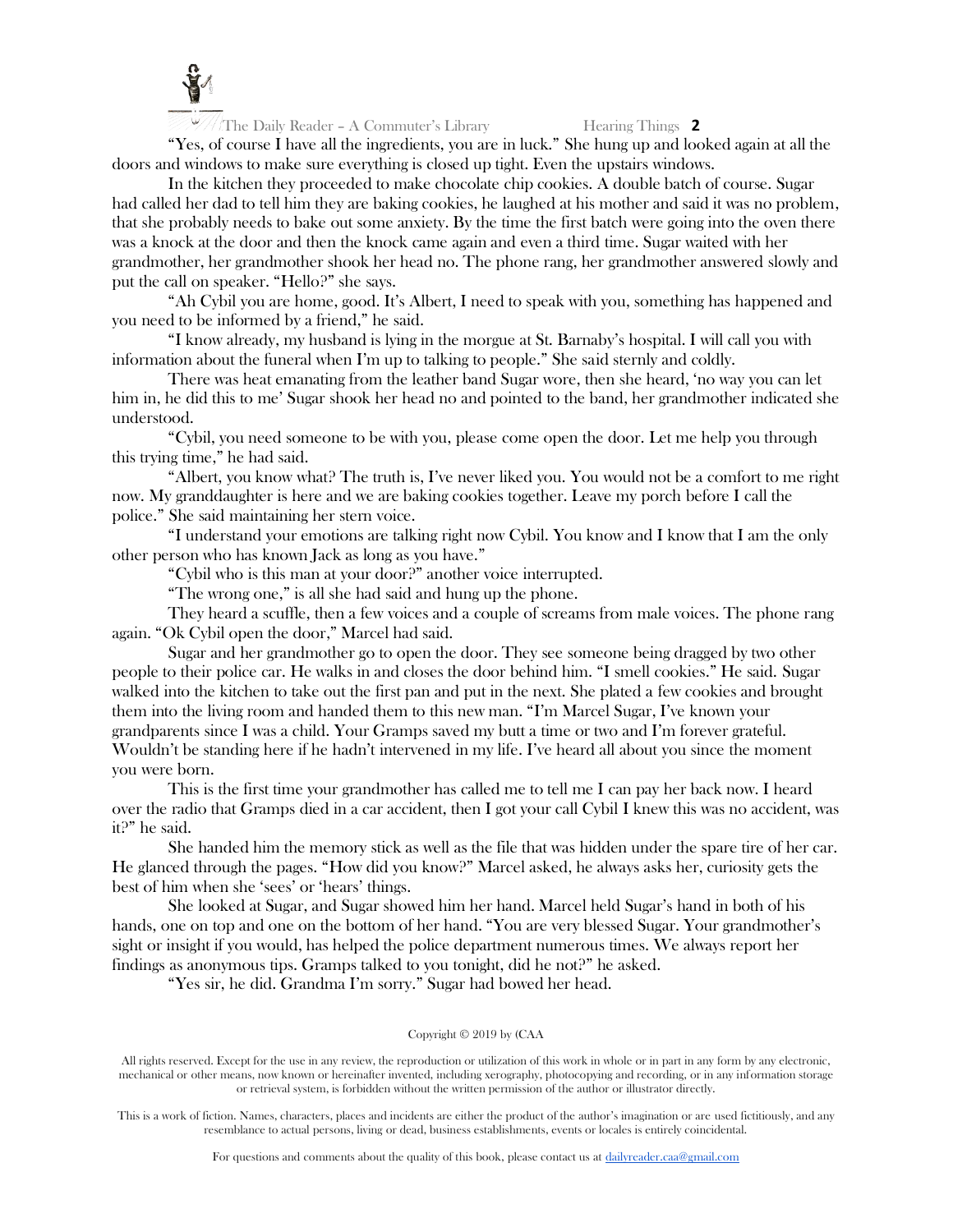

"No, you should not be sorry Sugar dear. I know my son does not like this, but this gift, and yes this is a gift, does not take away from the special person you are, no, this will enhance your life if you let it. Or burden you. The decision will be yours as to how you want to deal with this newfound ability." Her grandmother had told her.

"He could not get through to me Sugar, too much emotional interference today." Her grandmother then vowed to teach her to use her gifts to help people. She can choose to say or not say as much as she wants. The decision will always be hers.

Marcel stood to leave, "Always the best cookies. I don't know what is in the memory card but the file alone will lock this man up for a long time to come. This is proof that this accident was premeditated murder. Gramps knew this was coming and insisted that you stay home today Cybil, didn't he?" she shook her head in agreement, "He saved you, so you can teach Sugar. He always believed in you, and so do I. As usual, I will call on you only if absolutely necessary," He said.

Grandma nodded and closed the door behind her. "Come Sugar let us finish these cookies and head to your house. I'm done here," she had said.

They left that house and her grandmother never looked back. She moved in with her son right after that night. Once word was out that his own partner had him killed, Sugar's father agreed to have his mother live in their first floor guest room suite. He no longer felt she would be safe living alone. Who knew who else this man had twisted to think his father knew information or had access to said information, when he didn't.

 $\sim$   $\sim$ 

All this happened so many years ago. Sugar's grandmother taught her a lot about how to listen to people and how to listen to the voices that she may hear in her head. When to listen, when to tune them out. When to tell the truth, and when to only give a clue. The most important part she taught Sugar is about when to call the police and whom to call, very few believe in what her grandmother could do. They have since learned to trust Sugar as well as they did her grandmother.

Like her grandmother, Sugar keeps her gift to herself. Those who need to know, will. People who are looking for validation or conversation with those who have passed, they find her, either by accident or on purpose. But always in silence.

Yesterday, a woman came up behind her and handed her a bracelet. Sugar turned and smiled at her. The woman followed her out of the store and the two of them sat down on a bench nearby, there, Sugar ran the bracelet through her fingers a couple of times.

What she felt disturbed her and she has been mulling over that feeling ever since. She decides to call Marcel. "Marcel, Sugar here."

"Hey, nice to hear from you. You up for dinner?" he asks.

"Love some. I happen to be near the chicken place in the mall. Care to join me?" she asks

"I can meet you there in ten minutes. Can you order me a dinner box? I'll pay you back when I get there." He hangs up and begins to worry.

"Mmmmm, my favorite. I'll order two," Sugar says out loud. She walks into the restaurant and places the order then waits at an obvious table for Marcel.

"Hi Sugar, thank you for ordering. I happen to be starved. How does it feel to live on your own these days?" he asks.

"Sometimes I love being alone more than other times but I suppose that is part of growing up. Dad and I agreed that the time had come for me to move out and be more independent. Clearly you know that is not why I called you. Let me get this off my chest," she pauses.

# Copyright © 2019 by (CAA

All rights reserved. Except for the use in any review, the reproduction or utilization of this work in whole or in part in any form by any electronic, mechanical or other means, now known or hereinafter invented, including xerography, photocopying and recording, or in any information storage or retrieval system, is forbidden without the written permission of the author or illustrator directly.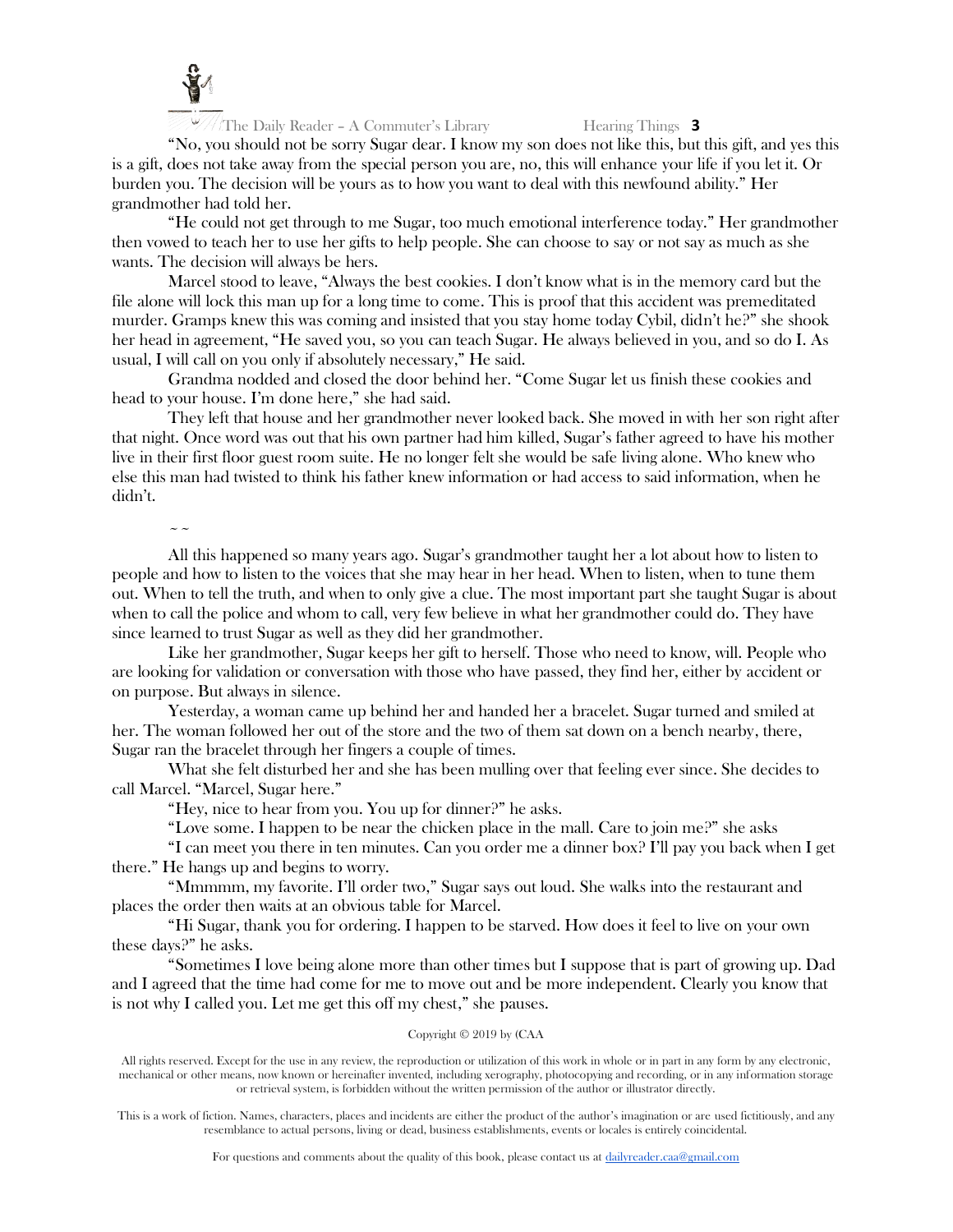

Marcel shakes his head because his mouth is full of chicken. "Yesterday a woman approached me and handed me her bracelet. She said this piece belonged to a loved one. Only after I held the object, there was no love there. The woman asked me to try the bracelet on, she said she heard I'd get a better reading that way. I obliged her; the first thing I noticed was the heat radiating into my arm, then someone was holding onto my wrist like this." Sugar takes a moment and puts her fingers around his hand and squeezes. "The owner of the bracelet is dead and I'm afraid, I feel a violent death. I did what Grandma told me to do, I told her only bits and pieces nothing that would make total sense.

Because the pressure and heat on my hand was actually more than I could tolerate I slid it off and told her that sometimes when the person closest to the object wears it, I can get an even better reading. She happily put the bracelet on and smiled at me a knowing smile. I put my hands on the bracelet on her wrist and the object felt cold, but not a regular cold but the kind that sent chills straight up my arms and into my back.

Anyway, here is how I see this one, the person who owned the bracelet is buried in a wooded area by a corner gas station. She is connected to the person who handed me the bracelet because, I assume, that person wants something from the deceased. Then, when I took my hands off of her, I saw three diamonds. Loose ones. I'm assuming they are on the dead person but the person who gave me the bracelet doesn't know where the body is. When I held the bracelet to my heart I felt beating, very quickly. Grandma used to tell me that a fast heartbeat indicates fear as well as excitement. I'm going out on a limb here and assuming that if she is buried, she may have felt fear at the end or fear of this person who handed me the bracelet. No way for me to know the difference of these two I'm afraid.

I don't know what to do with the information. There are so many corner gas stations around this area aren't there? I have a picture in my head of what the woman looked like who gave me the bracelet, as well as the one who owns the bracelet. What do I do with these pictures? I would draw them, if only I knew how." She sighs and then continues to eat.

Marcel looks at Sugar, still learning the ropes, he knows what needs to be done. "Sugar, I can get the forensic artist to listen to you. She can draw out for you the images you describe and you can agree or disagree with how she puts things together. Help her make things exactly the way you see them. We can meet at the park if you want. I know Grandma always kept things quiet. I am happy to do the same for you.

Was there any indication that the woman with the bracelet caused this death?" he asks, finishing his ramble.

"No, the bracelet's owner is young, I'd say in her early to mid-twenties. The fear or excitement was very strong but there was someone else coming through who said 'not her'. This can get very confusing you know." She tells him.

"Yes, I've had to deal with a few of these before. Sometimes the 'not her' means that it could be not her, as in, that person didn't do it; or not her, as in don't tell her anything. How about this, we will go follow the lead that you gave us and see if we can find the body you mentioned. After that, we'll do the artist route and see what turns up." He watches as Sugar internalizes all that he has said.

"That sounds like a logical way to do things. Yes, let's do that. I'll wait for you call then," She says. Sugar stands up and kisses Marcel on the cheek and walks away.

 $\sim$   $\sim$   $\sim$ 

It's been a few days since she met with Marcel and Sugar has become very agitated. Last night she had a really bad night's sleep. She has been restless all day. "I need to get out. Ah, how about if I call a friend?" she says out loud. "Barb? You up for a museum today?" she asks.

"Love to, oh my you read my mind. Can we go to the one next to the park and have lunch there afterwards? They say the weather will be perfect for an outdoor lunch today," she says.

# Copyright © 2019 by (CAA

All rights reserved. Except for the use in any review, the reproduction or utilization of this work in whole or in part in any form by any electronic, mechanical or other means, now known or hereinafter invented, including xerography, photocopying and recording, or in any information storage or retrieval system, is forbidden without the written permission of the author or illustrator directly.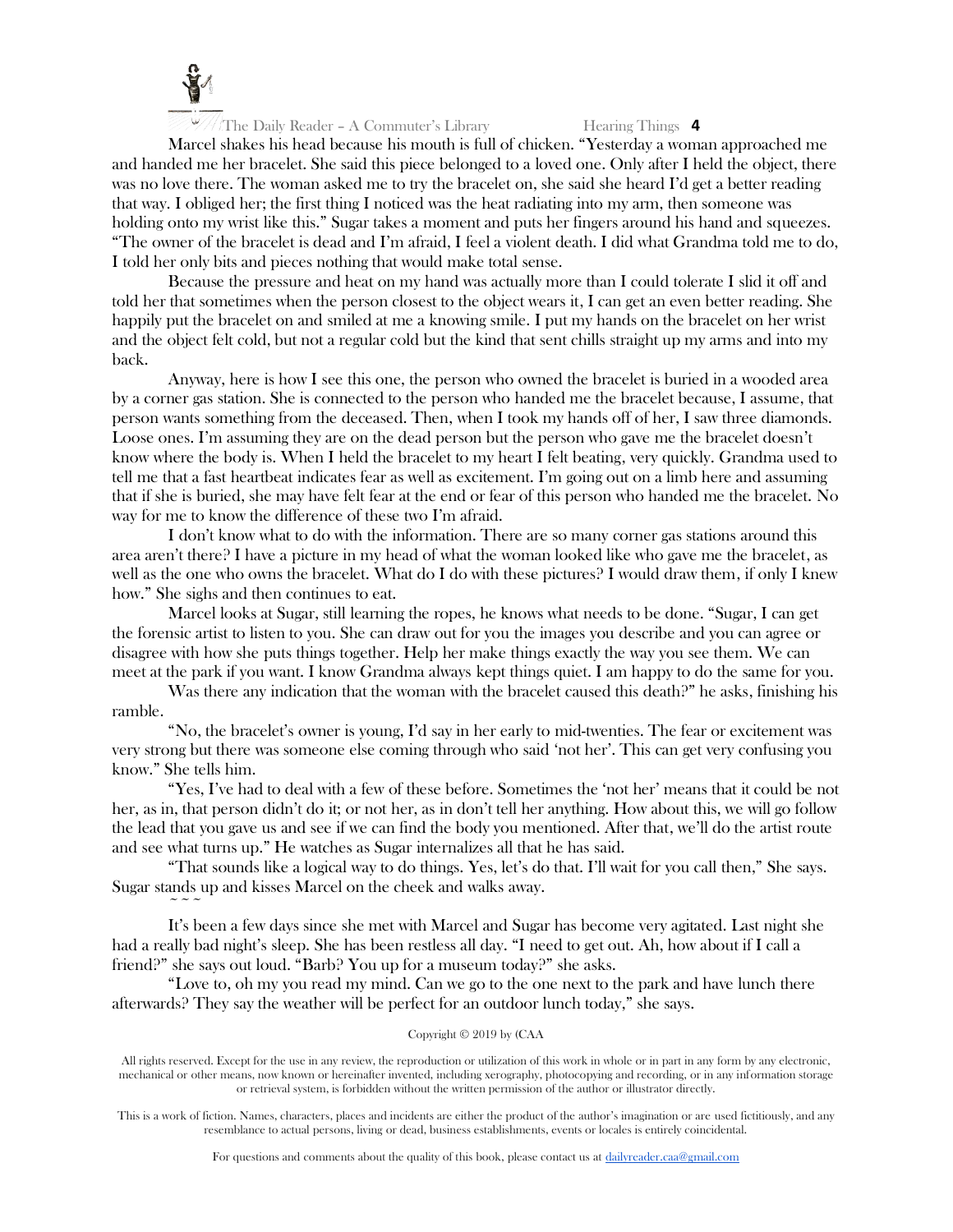

 $\frac{10}{2}$  The Daily Reader – A Commuter's Library Hearing Things 5

"Sure, you want to meet there, or should I pick you up?" Sugar asks.

"ooo, if you can pick me up that would be awesome, car is in the shop again, they gave me a rental, but I hate how the thing runs. The car is green. Green! Who drives green cars?" Barb asks.

Knowing Sugar has some plans now, has helped her relieve some of her stress and anxiety. She proceeds to get herself ready for her outing with her old friend. Barb and she have been friends since they were in their mid-teens. She is the only friend who understands her gift and doesn't tease her or try to use her to get lottery numbers or something like that. Barbara respects Sugar for her ability to help people.

Once out of the house and in the car, Sugar begins to feel uneasy again. By the time she makes her way to Barb's house she is in full blown panic mode. Barb runs out to the car as she pulls in, she grabs the door open and sits down, one look at her friend and she reaches over and turns off the car.

"Sugar, what is wrong? Who can I call?" she asks.

Sugar looks to her friend and appreciates her even more now. "I, I, I'm not sure Barb, I almost feel like I'm experiencing a panic attack," she says.

"Give me your phone." Barb begins to look through Sugar's phone. "Hello Marcel? This is Barb, Sugar's good friend. She is experiencing a serious panic attack. Where are you and what is going on with the case she last mentioned to you? Don't sound so surprised. We share all," she says.

"I'm at the third corner gas station within a five mile radius of where she met the woman. The dogs smell something. Ask her if Bleaker St. rings a bell," he says.

"Bleaker St." she says and watches Sugar to see if anything happens.

Sugar looks at her with a faraway stare in her eyes. She reaches out to hold Barb's hand. Sugar is falling into a trance. "North" she whispers

"Sugar just whispered the word north," she says.

Marcel looks around at the gas station they are at, he determines the north side and sees that it is opposite of where the dogs are. "Hey, try on the north side, there, behind the garbage bin," Marcel calls to his men. "What is she doing now?"

Barb looks to her friend, her hand that is not being held is making a digging motion, faster and faster, her face has become very sweaty. "Stop!!" she calls out.

Barb relays all this to Marcel as things happen. Marcel calls to his men to stop with the shovels and use their hands and the dogs. One of the dogs starts to whimper and lays down on top of the dirt the men had been digging. He won't let the men get to the spot.

Marcel describes this to Barb, she, in turns relates this information to Sugar. Sugar turns to her and says, "I knew she was young, but now I see, she is a child. Holding on to her mother," she says still in a trance.

Marcel walks over to the dog and works hard to coax the dog away from the dirt. He uses his own hands to uncover some of the dirt, the dog has decided to help. All the while whimpering. "Ok my dear, we will find answers now, you dig and I will dig," Marcel tells the dog.

In another minute the dog actually cries, everyone around watches as this police-trained dog is crying, there is no other word for the sound she is making. One of the trainers has to come over and pull the dog away gently. He sits down on the ground with the dog and they watch as Marcel uncovers a small child. Marcel looks up and then picks up his phone, "We found the child, is the mother here?" he asks.

"Sugar?" she relates the story of what has taken place. Sugar is still in a trance, "upside down, broken, bear, diamonds," she says talking barely above a whisper.

"Got it, heard her, thanks Barb, keep the line open, don't move from where you are. Maybe put the phone on speaker," Marcel says as he looks around the area.

### Copyright © 2019 by (CAA

All rights reserved. Except for the use in any review, the reproduction or utilization of this work in whole or in part in any form by any electronic, mechanical or other means, now known or hereinafter invented, including xerography, photocopying and recording, or in any information storage or retrieval system, is forbidden without the written permission of the author or illustrator directly.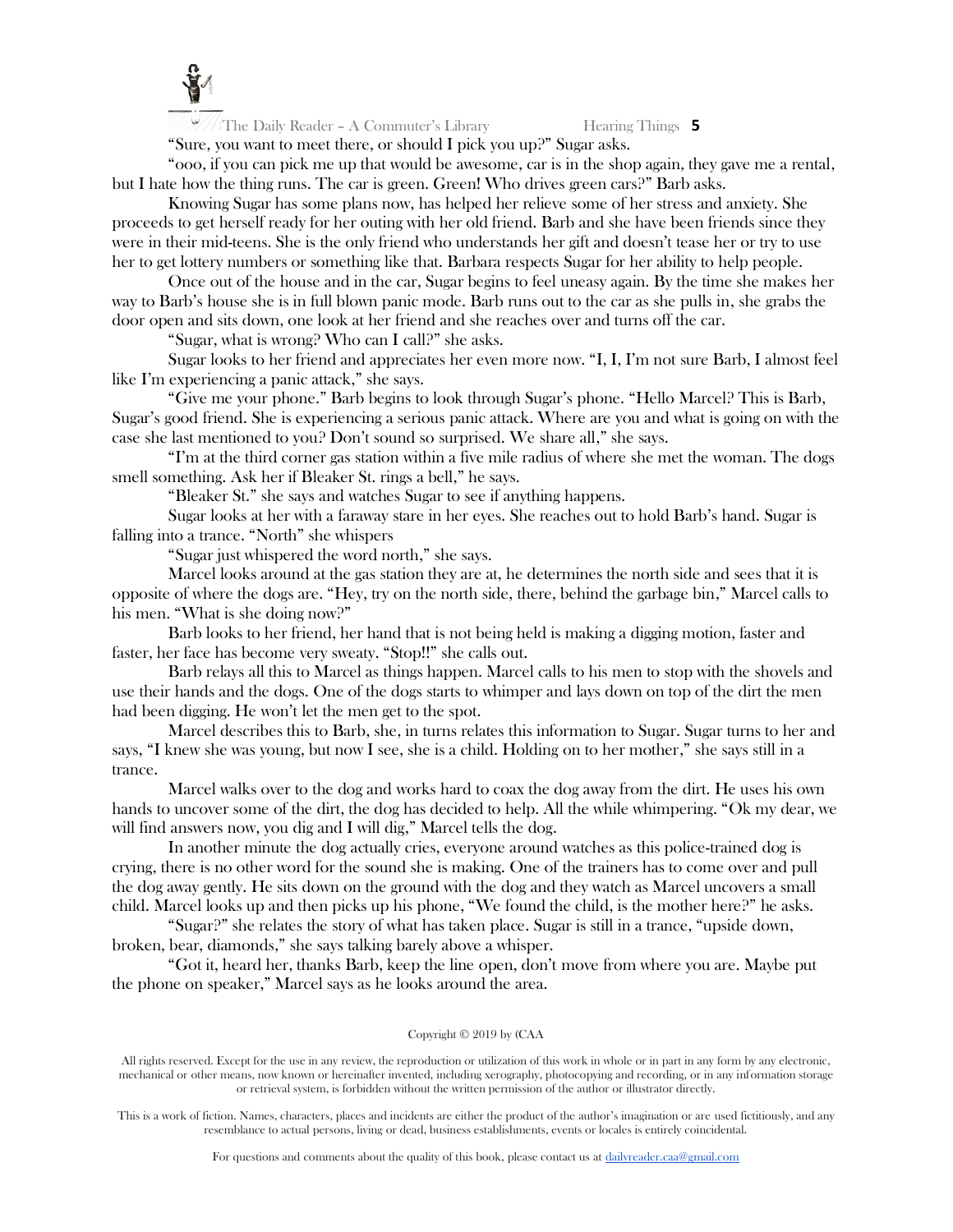

He mentions the words to his crew, after a few minutes, "Captain, over here!" one man calls. Marcel walks over to where the man is standing, in front of him there is an upside down broken sign. The old sign of the station. They bring the dogs over again. The dog next to the child won't move away from what they uncovered. He is laying on top of the uncovered child and not moving.

The other three dogs quickly find what they are looking for. The men and women dig and find the other body. Mostly digging with their hands, all the dogs are there digging as well. Marcel has never seen this before. Why the dogs?

"She worked with dogs," Barb says.

Marcel didn't realize he asked that out loud but glad he did. "A name?" he asks.

"Sugar, does she have a name?" Barb asks.

"Pocket. Bear," she says.

"Did we find the bear yet?" Marcel asks.

The trainer with the child and dog, gently moves the dog to the side and tries to find the bear, assuming it is something the child is holding. He brushes the dirt away carefully, what he finds surprises him. The child does not have a stuffed bear but is wearing a headband that has three bears on it. The trainer feels around the headband and feels three bumps. "Captain! I have the bear and what is inside it!" he calls.

One of the women who has been digging with her hands around the waist of the woman in the ground, finds something in the woman's hand, cloth, she pulls it out from the gripping hand. "Captain, we have something here."

Marcel looks over at the dog trainer with the child, "Hold on. I'll be right there." He looks in front of him at the woman in the ground and the officer who has something in her hand. "What do you think that is?"

"Not sure, something inside this cloth, feels hard and rectangular." She peels it open and sits in shock, she looks up at Marcel, "Its Marna," she holds up the police ID identifying Marna as a trainer of police dogs. Someone they thought went back to her hometown after saying she was looking for a change.

"That explains the dog's reactions. Call this all in. Get the coroner down here immediately, let them know who we suspect we found."

Marcel walks over to the other trainer and reveals what they have figured out. "Marna? Then this must be Nina. Her only child from a brief marriage. There is something hiding in the headband Captain. I'm afraid they might be stones of some sort. Her husband was a jeweler, he had a sister who hated Marna and was the reason they got divorced. She always told Marna that she would never get anything from their store. She co-owns the store with her brother. If you ask me, she sounds like one of those obsessed women, jealous of Marna taking her brother's attention away from her." He tells his captain all the while petting his dog to comfort him.

"You know all this because?" he asks.

"Marna and I used to talk all the time, she was easy to talk to and we had no secrets. None at all, really. I shared things with her as well. She was talking about leaving because she wanted to travel and was looking into different careers but when she left us, the timing was too abrupt, I knew something was off, but had no evidence to prove my hunch. Oh Captain, the dogs are feeling her too. We need to let them grieve. They are going to need to be in the room with the coroner, I hope he understands that," he says in all seriousness.

"I understand, I'll let him know when he gets here. This tip came from someone who had an encounter with a woman. Could be the sister. We need to get on this quickly. By the way, did Marna own a

### Copyright © 2019 by (CAA

All rights reserved. Except for the use in any review, the reproduction or utilization of this work in whole or in part in any form by any electronic, mechanical or other means, now known or hereinafter invented, including xerography, photocopying and recording, or in any information storage or retrieval system, is forbidden without the written permission of the author or illustrator directly.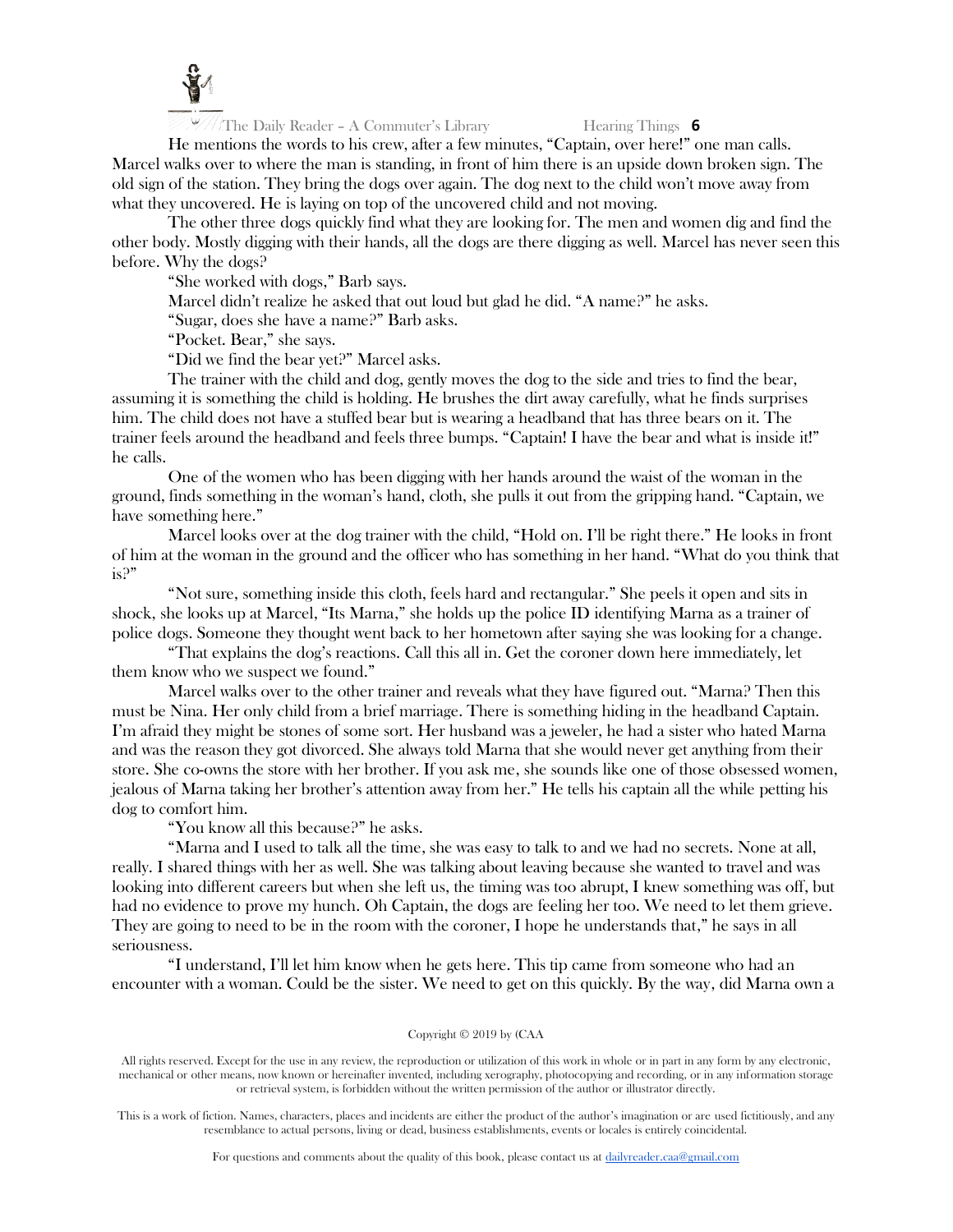

silver charm bracelet? Do you know Marna's family that we can contact as soon as confirmation is made?" He mentions to his fellow force member.

"Yeah, I have that information. She had mine as well. We were each other's emergency contact other than family, its officially listed on our record. As soon as you need, I will give her information to you. What should we do with this headband?" he asks needing to change the subject. "Oh, no bracelet, Marna wouldn't wear anything the dogs would pull off of her or choke on if broken."

"I'll have the guys bag this as evidence," he says as he walks back away, "Barb, how is Sugar?" he asks.

"She is still shaking, not speaking though; staring out toward the front of her car. I'm scared, nothing has ever lasted this long. What do I do?" she asks.

"There is more she needs to say, tell her we found Marna, see if that makes a difference." He says.

"Sugar, they found Marna and her child, the bears, everything," she says, "You can calm down now, Marcel has everything under control," she says still holding her friend's hand.

Sugar shakes her head once, twice but can't get herself out of the trance, she is fighting to though. Barb is becoming nervous herself. "Sugar?"

"Ties, ropes, crying, baby is crying, woman laughing," suddenly Sugar takes a deep gasping breath. "Barb! The woman with the bracelet, she did this, she laughed at someone else killing the baby! Or harming a child in some way." She puts her hands on her mouth and then begins to cry out of relief and out of being let go from the trance.

"Did you hear that?" Barb asks.

"Yes, but now we have to figure out who this was and why and everything else legal that we can," Marcel says. "She was one of our own dog trainers Barb, the force will be working this very hard, I assure you. The investigation has now turned internal and very serious, very serious indeed," he says. "Tell her to meet me at the diner, she will know which one, I'll be there within an hour or so."

"Ok." Barb says.

 $\sim$   $\sim$ 

Barb decides that Sugar should switch seats with her so she can drive and give her friend a moment to catch her breath.

"This isn't over, is it Sugar?" she asks as they start to drive, not to the museum but to the diner Marcel told her to go to.

"I'm still anxious. Something is not right, I don't think that Marna is the owner of the bracelet, I think the owner lead us to her, but she is not the owner of the bracelet, someone else is. Someone else who is in a lot of trouble. I need to do the sketch with the artist, they will see, I'm not seeing Marna, I've met her," she says nervously.

Barb pulls over and calls Marcel to tell him what Sugar has said, even though it sounds very disjointed to her. "Ok, but finding Marna is important too and we did that. I'm assuming she will hear something else from this person again, either via the same lady who brought the bracelet in the first place, or from the spirit all alone now that she knows she can reach Sugar," he says quietly. "The coroner is here already, they found her jacket from the force as well, things are looking good that we found Marna at least, that will put a lot of people's minds at ease. I'll be there sooner than later," he sighs.

"Sugar, he will be there soon, do you want to go? We can go back to my place if you'd prefer," Barb says.

"No, Grandma always said to keep visits in public. I don't know why, but that is what she said, keep them public. She said this many, many times. Barb, who is this woman with the bracelet? What happened to her? Was she there when Marna was killed? What if she was there? What if she is trying to make things

Copyright © 2019 by (CAA

All rights reserved. Except for the use in any review, the reproduction or utilization of this work in whole or in part in any form by any electronic, mechanical or other means, now known or hereinafter invented, including xerography, photocopying and recording, or in any information storage or retrieval system, is forbidden without the written permission of the author or illustrator directly.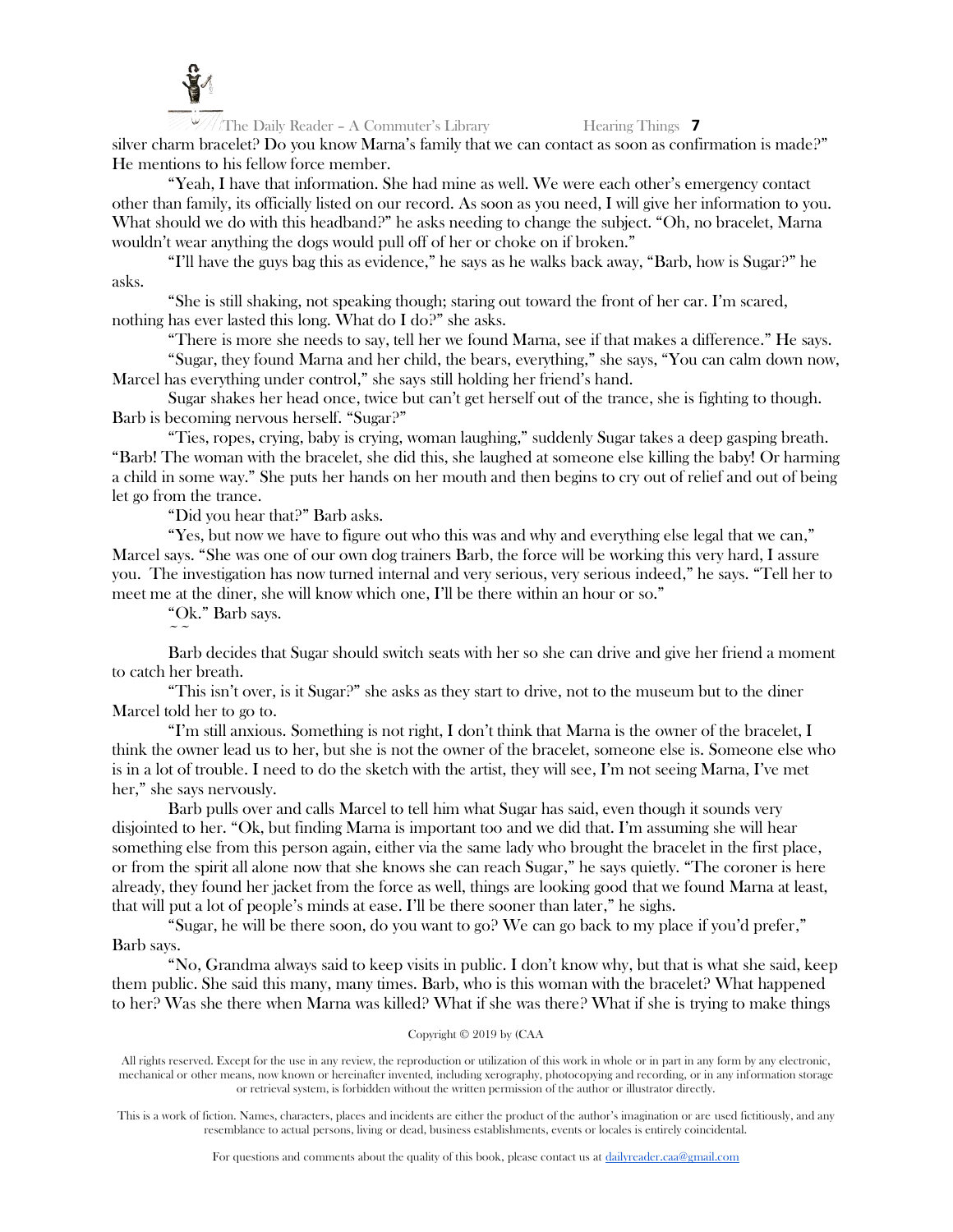

right that she did wrong? I don't want to be attached to a bad energy. I need this to leave me. I don't want this in my mind. Help me think, what did my grandma always say was good to do about detaching oneself?" She pleads with Barb.

"Sugar, she used to tell you to always do things that made you happy. Remember, she said being happy will always ruin negative feelings. Let's go order a huge order of fries and onion ring combination and eat the whole things ourselves." Barb says knowing this is Sugar's favorite junk food ever.

Sugar smiles at her, "Hmmmm, fried therapy – I love the idea. Let's go." She smiles.

Sugar and Barb head over to the diner and get a booth in the corner of the diner, "We'd like an order of fries and onion rings combined please and if you can give us some melted cheese on the side that would make our day," Barb says to the waitress.

"Sounds like you're celebrating something or recovering from something, either way, I love it. I will get you the exact thing you need." She smiles and walks away.

Only moments later the waitress brings them back a pitcher of homemade lemonade and a stack of napkins she knows they will need with the fried items and the cheese sauce.

"Barb, I'm already feeling better. Best I've been all week. I'm sorry, I should have called you sooner. Maybe you're right, maybe I need to live with someone to keep me sane, keep me safe. My home is bigger than yours, when can we become roommates?" Sugar asks simply.

"Oh Sugar!! That would be amazing. I would love to live with you, but you know I have Gerry in my life now – would that cause you any undo discourse?" she asks because she knows Sugar is not always comfortable around surgeons or businessmen for some reason.

"Gerry is great, he makes you happy, as long as he doesn't bring his big dog over. Not sure I can handle the dog right now. Is that too much to ask, at least at first?" Sugar looks to her friend.

"Dogs see your gift, they will respond to you quicker than a human." Marcel says as he sits down on the booth. "Your grandma loved her fries and onion rings too, mind if I take a couple?" he asks.

Sugar looks over at Marcel and smiles, "The waitress thinks we are celebrating something. Are we?" she asks.

"Sugar, this is hard on you, I know. You must have been losing sleep these past couple of days, I know I have. We've been scouring all possible corner gas stations and when we found this one on Monday, the owner wouldn't let us in without a warrant to search, sometimes those take time, especially when I couldn't provide them with a specific case. While we were there today though, the owner was watching the whole time. When we found the child, he lost his composure. Called his wife and all of his children to make sure everyone was doing well.

This is going to lead to something else I have a feeling. Do you have any clues? Something I can take with me?" he asks.

"Um, the woman with the bracelet, you need to know what she looks like, the woman I saw was not Marna, I met her once when volunteering down at the pound. I need to meet with the artist, I think that will help get her out of my head too. Does the word sparkle mean anything to you?" she asks Marcel.

"Sparkle? In what reference?" he asks.

"Ummm, hard to say, she keeps referencing sparkle and now every time I try and put on my watch, I feel that same warmth and feeling around my wrist. I think she may have been pulled away from something. Forcibly. Marcel, is it possible she is trying to tell me things that she was involved with? I heard the laughing again, a woman laughing with a child. Who laughs at that?" she asks.

"Someone who is sick in the head, or maybe so much fear that laughter comes out instead of tears. Being in that situation, both things can happen. That laugh can be a nervous laugh and not a laugh of enjoyment." He explains.

### Copyright © 2019 by (CAA

All rights reserved. Except for the use in any review, the reproduction or utilization of this work in whole or in part in any form by any electronic, mechanical or other means, now known or hereinafter invented, including xerography, photocopying and recording, or in any information storage or retrieval system, is forbidden without the written permission of the author or illustrator directly.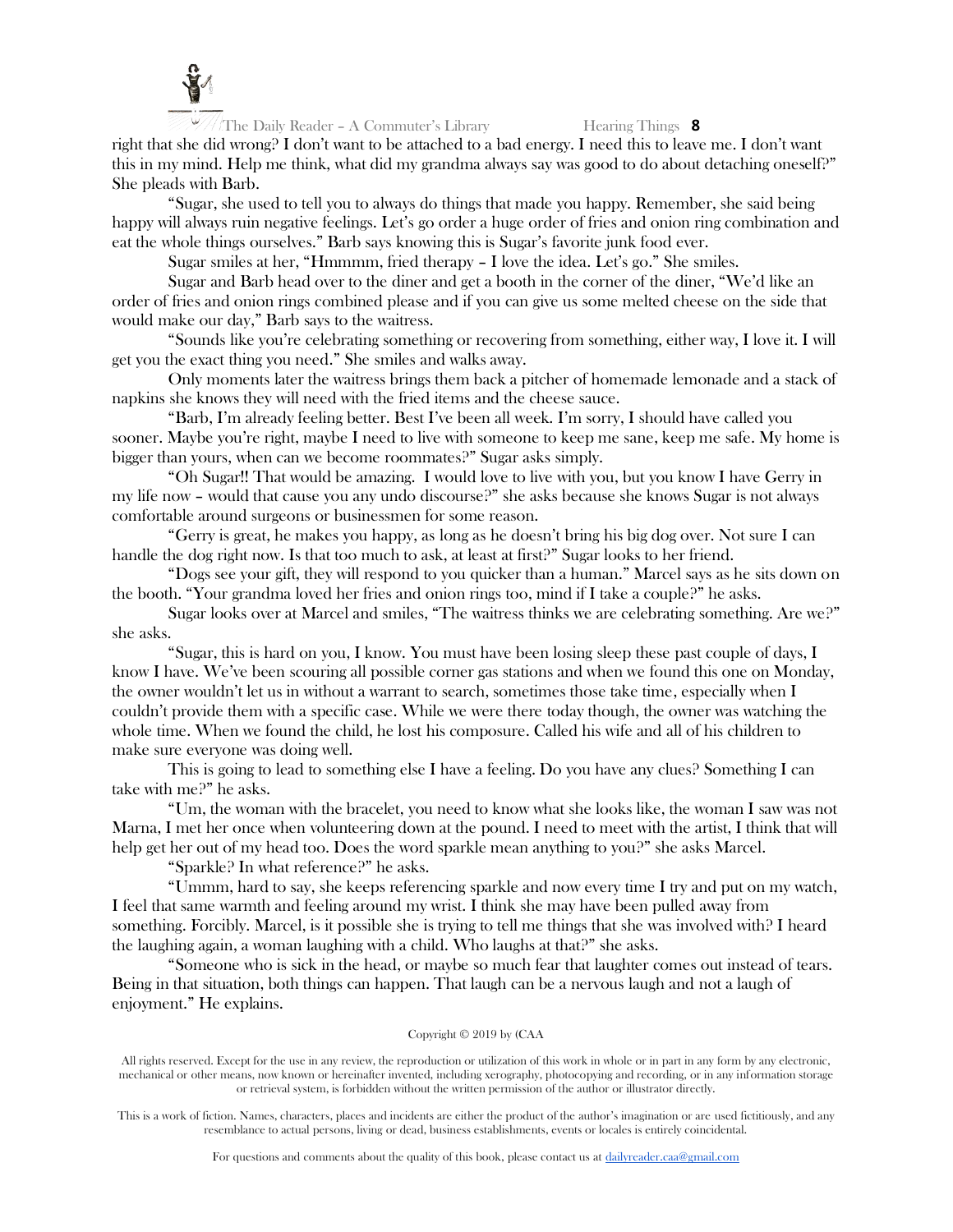

"Marcel, was Sugar's grandmother ever hurt for her words or sightings?" Barb asks.

"No, all information was brought in anonymously, like when we receive a call on our tip hotline. Some people don't believe in this type of information, however, once they see them being true and they investigate that the person turning in the information has absolutely no connection at all to what the tip was, they still don't always change their mind. Sometimes they simply take the information, and in the back of their minds, put it on the tip hotline," he says.

"Oh, ok. I want to make sure my best friend is safe. Obviously, Grandma had a long life." Barb says.

"Sugar's grandmother was one of a kind. We've had others come to us, their information was followed up on, but her grandma's, well, she had a 95% positive outcome from what she told me. Who knows what she told anyone else, I can only go by what I've known and seen.

Sugar, if you're hanging on to this woman now, then your gift is as strong as hers was. I would consider myself blessed knowing you trust me with the information." Marcel stands a moment to collect his own thoughts.

When he first met Sugar's grandmother, he was only twenty-five, now, he is thirty-seven and he has a new friend. Someone closer to his own age. This is making things harder, as he looks on this beautiful woman. However, he promised her grandmother to never form a bond beyond professional. May be a hard promise after all.

"Sugar, I've texted the artist, let's get this down now, ok?" He says as he walks back to the table with some sandwiches for everyone.

"ooo deli, good call," Sugar says.

Within the next hour and a half, the girls finished their meals and Sugar gives over the picture of both women in her head, on the way home, Sugar says, "Barb, when is your lease up?" she asks.

"Next month, you crazy woman," Barb teases.

"Fantastic, you can move in, and we can celebrate your birthday at my house with all of our good friends, and maybe even some family. You know, I feel so much less shaky since giving over the pictures than I have all week. Thank you for being there today, I knew you'd be the right choice of people to love," Sugar smiles to her friend.

 $\sim$   $\sim$   $\sim$ 

Marcel and the police artist sit in the booth staring at the pictures, they know who the lady is who is speaking to Sugar, she is one of the most wanted women they have listed in the station.

"Hard to believe she is dead, not hard to believe she was responsible for Marna's death though. He, the man suspected of always being with this woman, definitely would have been someone who would have laughed at a child being hurt. The biggest puzzle is, who is the woman looking for Sugar, and why is she looking for this woman? Why does she know about Marna's diamonds? This is kind of twisted if you ask me. We need to put a watch on Sugar but it will be hard to do without her knowing." He says more to himself than to the artist next to him.

"What do we do now? We have her picture up in the precinct already. But this other woman is the bigger mystery," she says.

"Hold on." Marcel takes a picture of the drawing and sends it to the trainer he spoke with earlier, the one who knew Marna well. "Ring a bell?" he asks and then waits, after a half an hour he receives a call.

"How did you get that drawing?" he asks nervously.

"Witness gave it to us this afternoon. Who is it?" he asks sternly.

"Where are you? I'd rather talk in person." The officer says.

# Copyright © 2019 by (CAA

All rights reserved. Except for the use in any review, the reproduction or utilization of this work in whole or in part in any form by any electronic, mechanical or other means, now known or hereinafter invented, including xerography, photocopying and recording, or in any information storage or retrieval system, is forbidden without the written permission of the author or illustrator directly.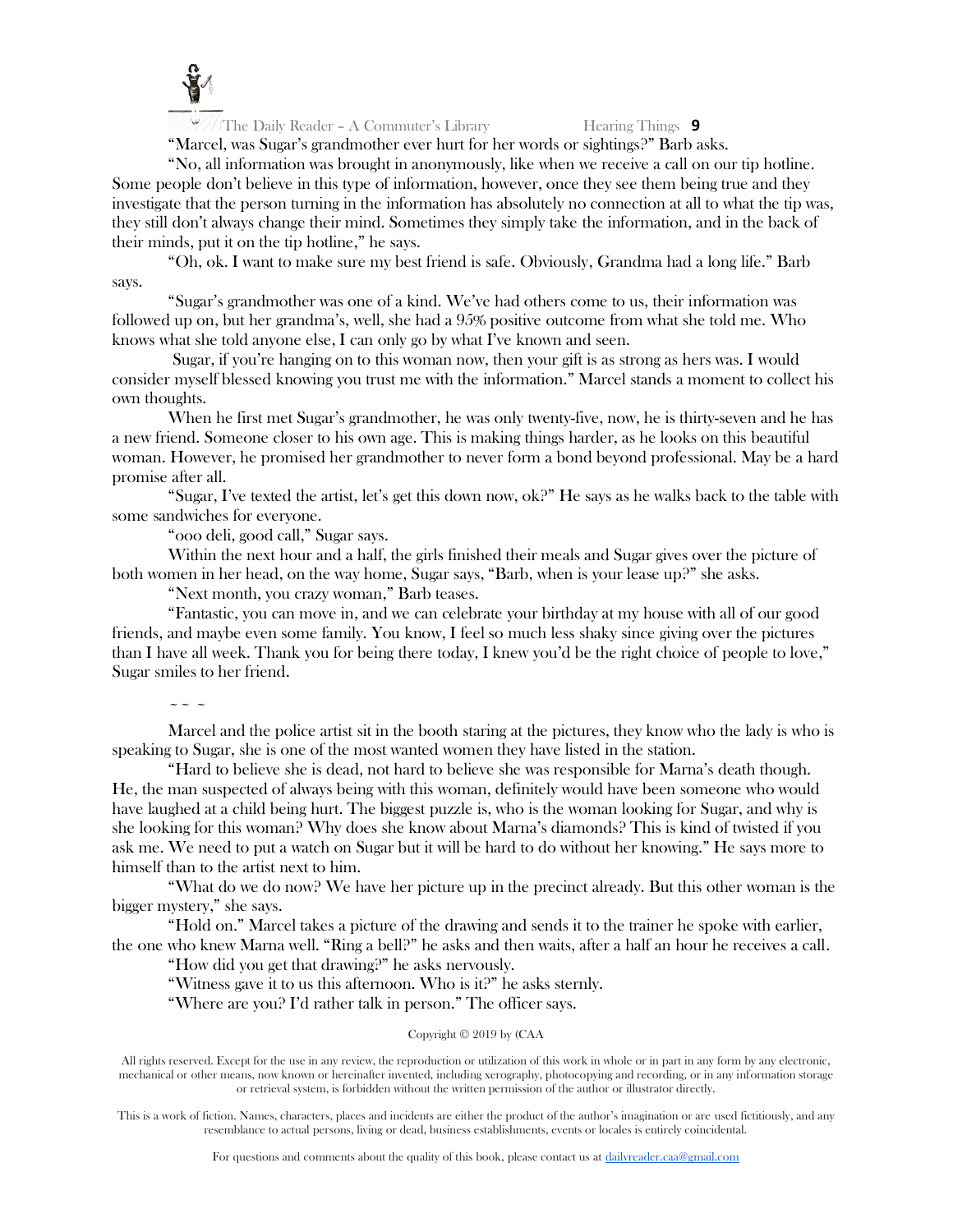

Marcel tells him and waits. Roughly fifteen minutes later the trainer comes in, dressed in plain clothes this time.

He takes the picture from the artist and stares. Long and hard. Sure, he knows who this is, but he had to see this in person to make sure his picture wasn't distorted. A tear rolls down his cheek and he lets it fall, his head hung low.

"Adrienne is my cousin. She hooked up with Marna at the pound, said she wanted to learn how to use dogs to find things, was going to train her own dog. She told Marna that she already had a big dog and that he is some kind of hound so smelling things should be natural. Adrienne has had numerous brushes with the law, as you can easily find out. Her recent contact with Marna? I thought was because she was actually trying to reform. I don't know where she is now if that is your next question," he says softly.

"We need to find her, she may or may not know about Marna, is there any way you can contact her? Meet her for coffee? I only want to know why she has what she has," Marcel says.

"What does she have?" he asks.

"I can't tell you that, you know that already. Come on, who does she hang with, give me a hint where we might find her if you can't meet her." Marcel gives instructions.

The trainer sits back in the booth and picks up his phone. "Hey Mom. Weird question, do you have any idea where Adrienne is these days? I saw someone carrying a crazy purse like she used to have and thought of her," he says simply. He waits for an answer, then he bows his head again. "Thanks Mom. I'll check out that as a possibility. You doing ok?" he continues to talk to her for a few minutes to make the conversation feel normal. When he hangs up, he looks at Marcel and says, "She is living with a new boyfriend in Hudson County she said, that is the best she remembers. Oh, she said she met the guy at the last family bar b que and that he has a weird tattoo over his eyebrow that looks like a snake. Does this help any?" he looks from one person to the next.

Marcel knows exactly who this is. The woman speaking to Sugar was this man's accomplice many times over, they never found him or her, but they know they worked together for several break-ins that resulted in deaths. But why Marna? How is this even connected? Who is Adrienne and why does she have this woman's bracelet? Where is this woman? He thinks to himself.

"Thank you Officer, you've really helped us. Both with Marna and with this. The coroner said they should have validation on Marna's body very soon. If you have family contact information, you may want to stop by and tell him." Marcel explains.

 $\sim$   $\sim$   $\sim$ 

Sugar and Barb have lived with each other for a week already. Gerry has been over only once, he could tell his presence was creating tension with Sugar so he made an excuse to leave early.

"Sugar?" he asks.

"Yes Gerry? What do you need from me?" Sugar asks uncertain as to why he would call her out of the blue, and during business hours.

"Hear me out Sugar, only for a moment, then I will leave you alone, I promise," he says.

"Ok. I'm at work right now, let me walk out and take a break. I'll call you right back when I get outside," she says.

Gerry waits for Sugar to call him back, "Hey, thank you for taking the time to listen to me. Your time means a lot to me. I have to ask you an honest question, when I was over the other day, I know I was making you uncomfortable, did you feel a presence around me?" he asks.

Sugar is not sure how to answer this question. What does he know about her? "Sugar, my aunt used to be able to see a presence around a person. These are the days that would be quite hard for her.

# Copyright © 2019 by (CAA

All rights reserved. Except for the use in any review, the reproduction or utilization of this work in whole or in part in any form by any electronic, mechanical or other means, now known or hereinafter invented, including xerography, photocopying and recording, or in any information storage or retrieval system, is forbidden without the written permission of the author or illustrator directly.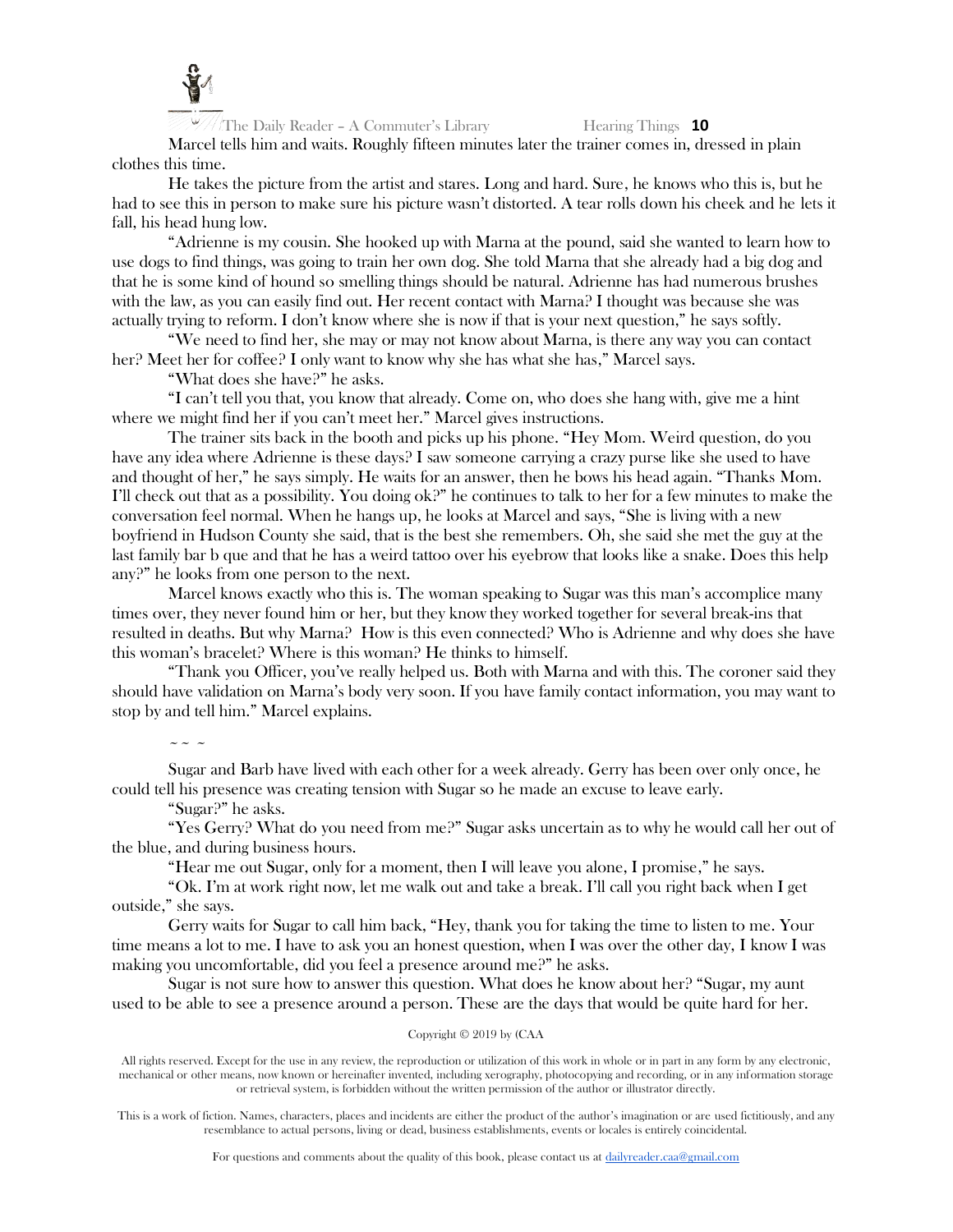

The Daily Reader – A Commuter's Library Hearing Things 11 When she actually saw them, she would be tense and very quiet," he says, "The same way you were behaving around me when I was there," he says.

Sugar takes a deep breath. "You carry with you a dark aura Gerry, I'm sorry," she says.

"Guilt. My aunt used to tell me that my guilt will carry a heavy weight on me. Can I come clean to you?" he asks.

"If you think this will help you, then yes," she says.

"I cannot make things work with Barb the way I want to until I clean up a mess with my first wife. Yes, I had a first wife. Barb knows about her. No children, but I still hold her as a dependent because she is not mentally well. I spend a lot of money on keeping her safe in a facility. She makes me feel guilty about putting her there every day." He takes a deep breath.

"That doesn't seem like enough to hold you so darkly Gerry. I think you're missing the point your aunt was talking about. Your ex-wife has no one but you to talk to, so she blames you instead of herself. Do you have to apologize to someone? You did something a long time ago, maybe something old needs to be resolved. But don't stop coming over because of that, you are good for Barb, you are a good person, if you weren't, your dog would not stay in your home." Sugar tells him.

"A fight with my brother when we were young, we haven't spoken since. I will make this work. I will make Barb work too. Thank you Sugar, I know why Barb loves you so much. You're a special person." Gerry hangs up with Sugar and gets in his car to make a long, long overdue drive.

 $\sim$   $\sim$   $\sim$ 

Marcel sends out some of his people to scour Hudson County in search for the man they've been looking for, along with Adrienne. Before she seeks Sugar out again. A few people have come back to him already telling him that they have confirmation that both people have been seen in the neighborhood. They are bringing in more people now to follow up and find these people after all. Maybe catch them before they do more harm.

"Captain, I have a positive identification on both people, been following them for the past few hours, we now have them in a house, walking around as if nothing in life could be better. They came home together and are in the house. I have one man getting close to the house right now trying to hear anything he can. We saw them both carrying a large bag into the house together. Appeared to be heavy. How should we proceed?" he asks.

"We need to bring them in. I'll get a warrant for searching the house immediately. Don't let anyone leave. If they go back to the car you can apprehend them immediately since they are on a wanted list," Marcel says and hangs up shaking.

"Oh Sugar, I hope you're ok today. At least we know both people are not near her." Marcel sends a text to Barb, 'go bring Sugar lunch and stay with her please. Something is going down with the people she pictured.' He writes, needing to know she is safe and not alone.

"On it." Barb answers. She calls Sugar, "Hey you up for lunch? I have a taste for some really good Italian salad," she says.

"Wow, that sounds great. We can get some soup too. I'll meet you there," Sugar says.

"No, don't bother. I got my car back, I'll pick you up. I need to drive her a lot and make sure things are all working well now." Barb says. If Marcel asked her to be there, he doesn't want Sugar alone. Damn, damn and damn and of all days, today Gerry called to tell her he needed to leave town for a couple of days to settle some old business. "You can do this, Sugar is your friend" Barb says to herself in the car.

Copyright © 2019 by (CAA

All rights reserved. Except for the use in any review, the reproduction or utilization of this work in whole or in part in any form by any electronic, mechanical or other means, now known or hereinafter invented, including xerography, photocopying and recording, or in any information storage or retrieval system, is forbidden without the written permission of the author or illustrator directly.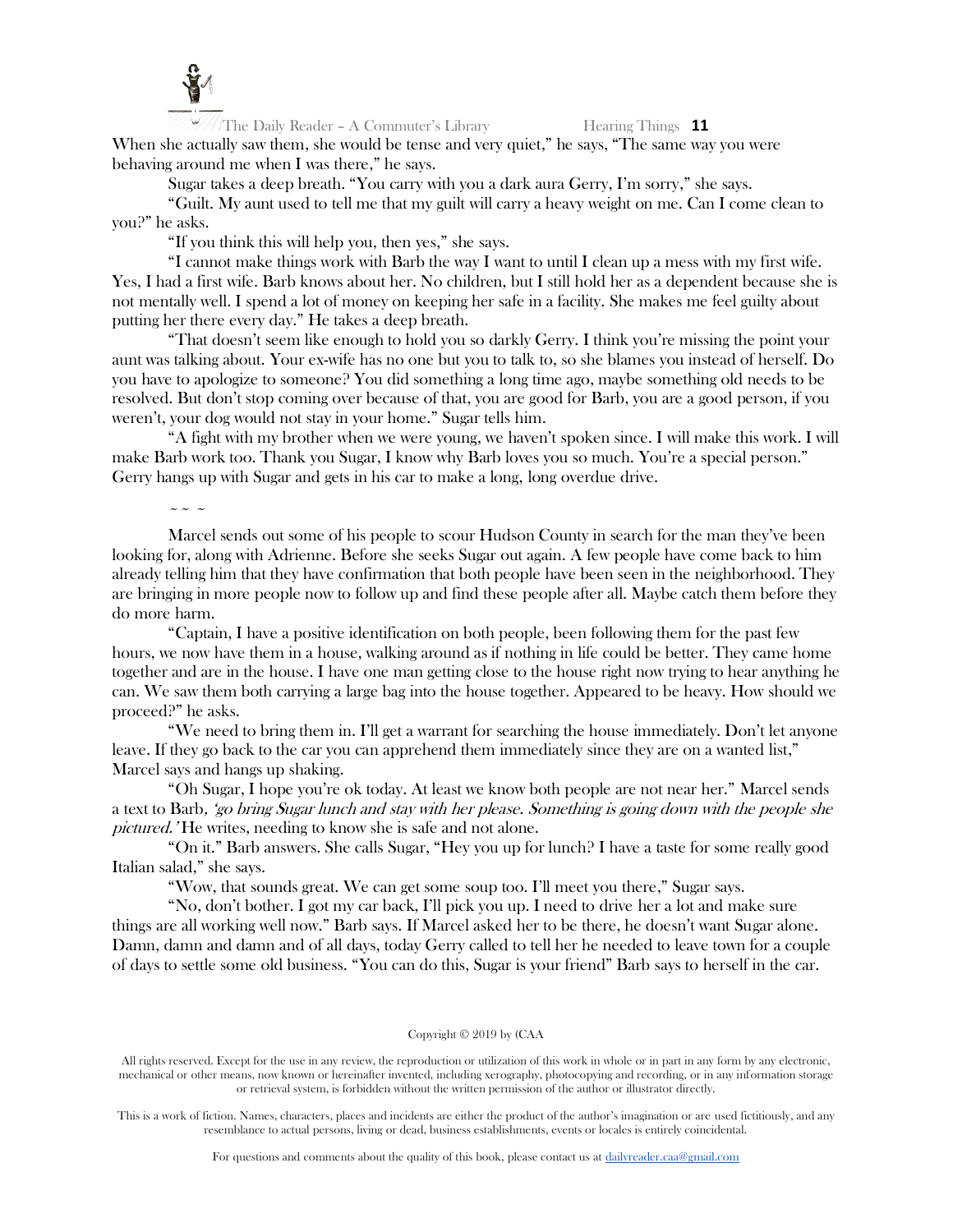

As Sugar waits for her friend in her office, trying to finish off some work before lunch. Her boss comes by her desk, "Sugar do you have things settled for tomorrow's meeting?" he asks assuming she has not.

"Of course, I do, I handed the file to your secretary two hours ago. I would never leave you hanging without time to go over a presentation. I'm headed out to lunch now, would you like me to bring you something back?" she offers.

The boss, somewhat shaken that he has the material and doesn't know or remember this,

looks at Sugar, "Um no I think I'll be good for a while," he says.

"Don't be silly. You need to eat lunch. Any allergies?" she asks. Sugar feels the man needs to eat but she doesn't know why.

"Cheese," he says.

"Ok. I'll see you in about an hour, ok?" she asks.

"um, sure," he says and walks away to his office to check on that presentation papers.

"Hop in Sugar." Barb calls to her.

"Marcel is in trouble, or troubled I'm not sure which. But I hope things settle up with that bracelet woman sooner than later. Do you know if they verified Marna's remains?" Sugar asks.

"I don't know, he doesn't tell me these things." Barb says. "Don't spoil lunch with police talk."

 $\sim \sim \sim$ 

Marcel drives out to the house with the warrant himself. They have five police cars now surrounding the house. There is no way the two of them can leave without anyone knowing.

"Fire!" Sugar says and holds her mouth quickly. She looks around to make sure that no one hears her. Barb looks at her and before her thoughts have time to register what Sugar said she somehow sends a text to Marcel and tells him what Sugar said.

Marcel looks down at his phone and then signals to everyone to converge on the house and be prepared for a problem. Two officers go to the back door, two of them go towards the front door; there are two who have found their way to the cellar doors on the side, the rest are waiting around the house to make sure no one comes flying out of the house.

On his signal, everyone walks towards the house together.

"All we want is the location of the jewels, how hard is that to say?" Adrienne asks the woman as she walks towards the woman tied up. "You're not dead, you can still speak, or at least blink. The woman with the bracelet told me you are connected to the number three. Is that an address?" she asks waving the lit torch in front of her very closely.

He laughs again, he trained this one well. She has no remorse at all. Poor girl, he thinks of the one tied up, he used to really like her, until she started stealing from him. Once he found money on her that he didn't give her, he taught her a lesson in betrayal. She has been mumbling all kinds of weird things that make no sense.

"Where is the jewelry bitch, we need to get more out of her." he yells and then laughs again as he sees her roll her eyes in the back of her head. "Hey don't pass out on me again, I'll only wake you up." He laughs.

Two words come out of her mouth, "kill me" she says.

"Soon, give us her address bitch," he says.

Marcel and his men and woman are moving slowly through the house, they suddenly hear laughter. Sugar had said something about laughter. The kind that doesn't come from enchantment but something

# Copyright © 2019 by (CAA

All rights reserved. Except for the use in any review, the reproduction or utilization of this work in whole or in part in any form by any electronic, mechanical or other means, now known or hereinafter invented, including xerography, photocopying and recording, or in any information storage or retrieval system, is forbidden without the written permission of the author or illustrator directly.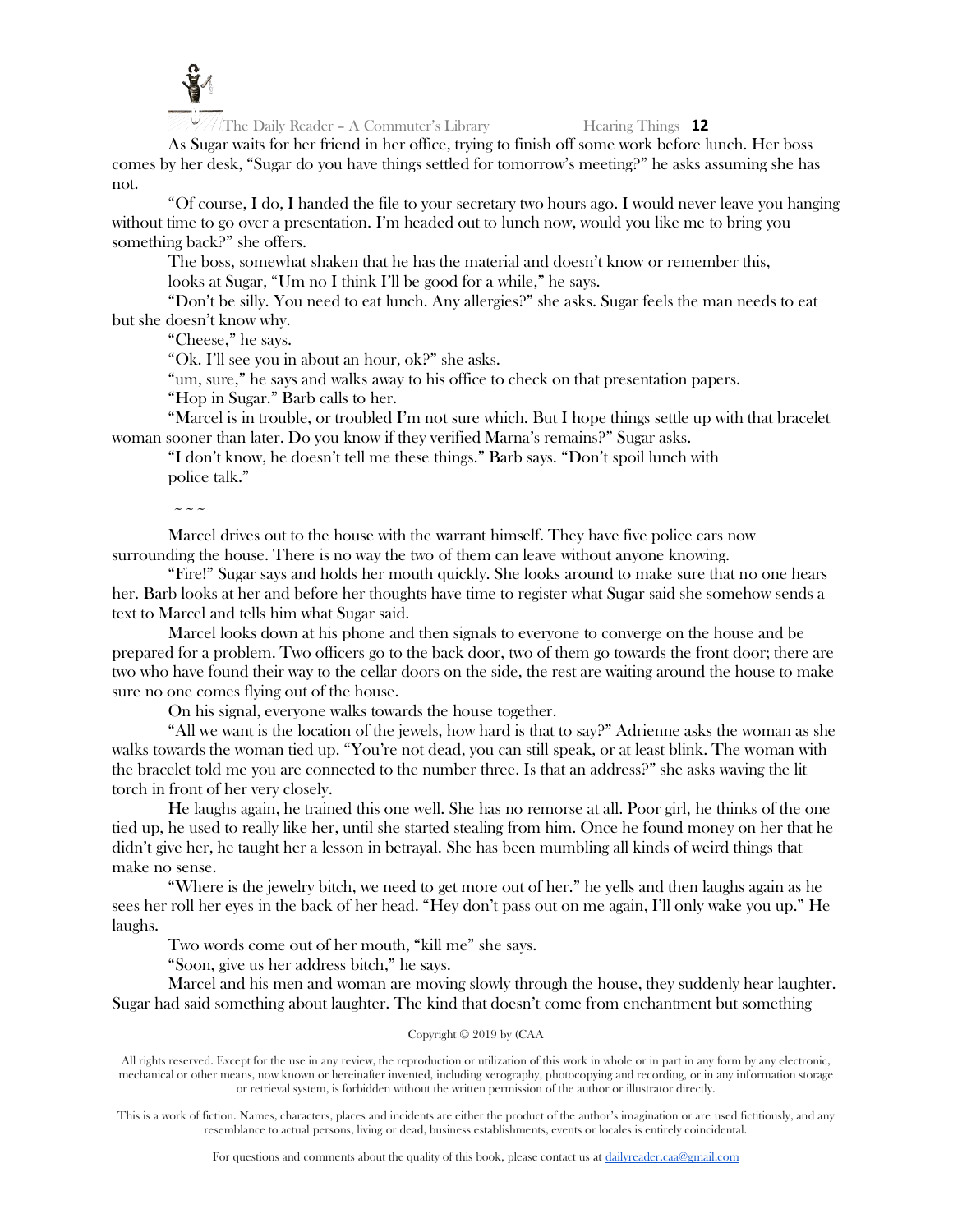

The Daily Reader – A Commuter's Library Hearing Things 13 more sinister. He indicates with his head that everyone should head towards the laughter. Slowly they move towards the back room door.

One of the men kick the door down and they all move in, "Police! Freeze!" They rush in and find one woman with a lit torch, a man standing watching and a third, being suspended by one arm with both feet tied to the ground so she can't move at all.

The woman with the torch flings the fire towards the hanging woman, Marcel watches this and realizes that death to this woman is probably a blessing. If she was close enough to death to speak to Sugar, then most likely she is welcoming death. Probably isn't even feeling this anymore. One of the officers runs over to put out the fire though.

The other two have been apprehended easily enough, the look of shock on his face is making Marcel happy. One of his officers throws a second blanket on top of the fire while another one is trying to release the bonded woman. Marcel walks over to the stricken woman. He leans down and looks into what is left of her face, "Kill me" she whispers again.

Marcel would like to relieve her from her pains and what she has been through but she is also wanted for doing the same to other people. Possibly Marna included. At least right now, this is what is being assumed. Maybe he has been torturing her all this time, maybe she isn't so bad, but it will take a long investigation and he is not sure she has enough time left for him to forgive her.

"If she lives till tomorrow, we will talk to her. If not, we won't mourn." He says simply and walks away. Adrienne starts screaming, "You can't arrest me! I've done nothing!" she screams

"Really? As I see things, you were standing here torturing this woman, we will start here move on as we find more reasons." One of the officers says as she starts to read both of them their rights.

"I had nothing to do with this bitch! She was here when I got here. All fun and games, we're into that kinky kind of stuff, you know?" she says a lot more calmly.

"Really? Not the way you are in bed. A third person? You can barely satisfy yourself let alone another person and you're trying to get them to believe that you and I wanted to do a threesome? You're twisted bitch." The male perpetrator in the room says.

"Take them both out of here before I get sick," Marcel says.

"Yes Captain," they say.

"Ooooo Captain, I must be really important to be arrested by the big guy. Made a name for myself, have I?" the man asks. The officer pushes him along quickly, careful not to punch him, although he'd love to right now.

 $\sim$  ~ ~

"Marcel?" Sugar asks.

"Here, Sugar are you ok?" He takes a breath of relief, "We found the people we were looking for, arrested them. Weird part is that the bracelet owner is not quite dead, she is close though, her head clearly ready and waiting for death. Welcoming the thought probably. Oh Sugar, I'm sorry I should not have been telling you any of that. I'm sorry. Really, I am," he says exasperated.

"I saw the fire, I suppose she sent me what she was seeing. Why Marna?" she asks.

"We don't know the answer to that yet or even if they are connected," he says.

After lunch, Sugar and Barb go through their day as they normally would and find themselves arriving back at home at the same time.

"How was the rest of your day?" Barbara asks.

"Weird. My boss, well, one of them, is having difficulties he won't admit to, medically speaking. Marcel keeps sending me messages of apologies and I think the woman hanging on the edge of living and

# Copyright © 2019 by (CAA

All rights reserved. Except for the use in any review, the reproduction or utilization of this work in whole or in part in any form by any electronic, mechanical or other means, now known or hereinafter invented, including xerography, photocopying and recording, or in any information storage or retrieval system, is forbidden without the written permission of the author or illustrator directly.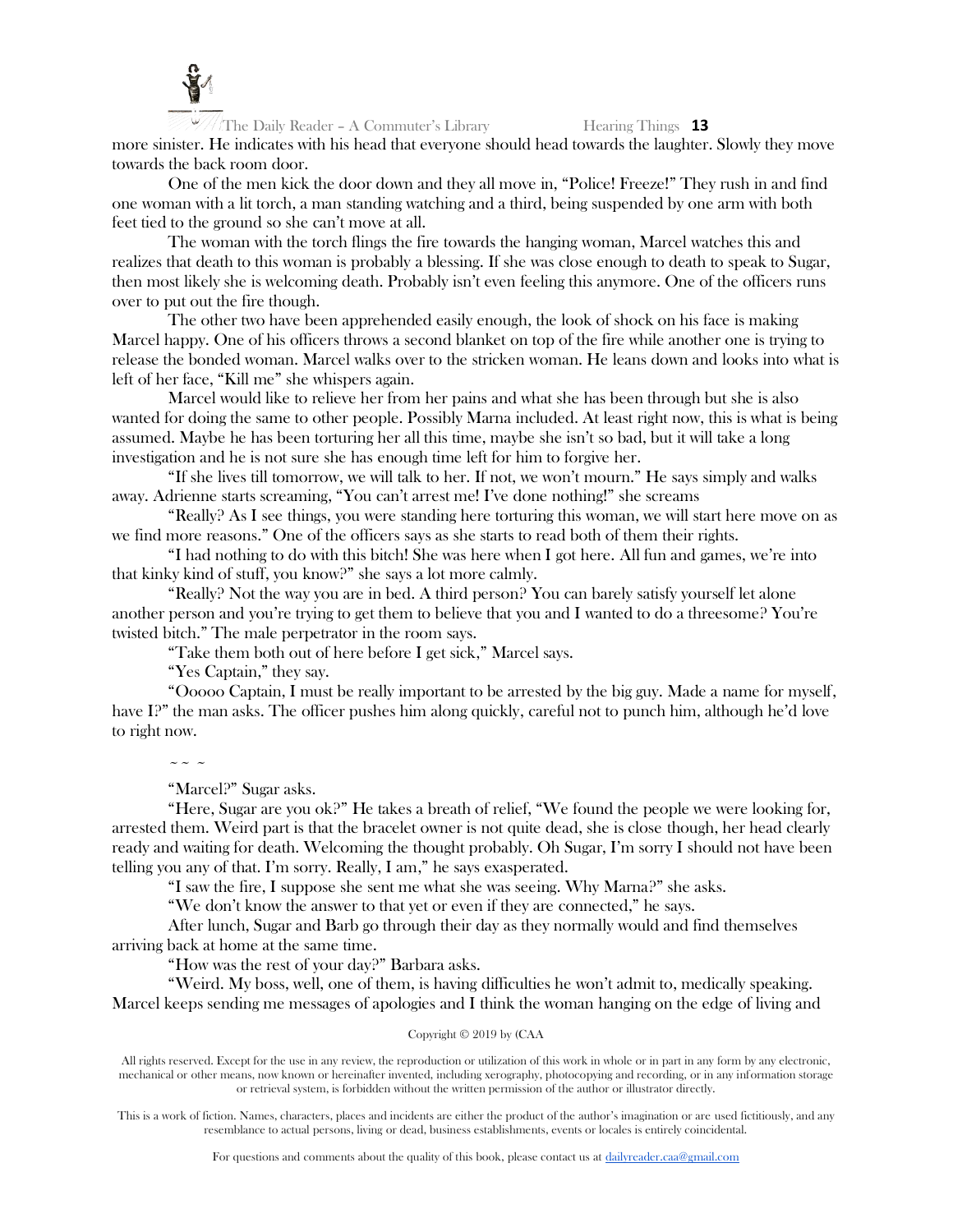

dying is still trying to reach me. But I don't know why. But part of me is starting to think that Marna is not related at all, I think she knew where she was because of something else. I think she found them when she was burying something else; that is the feeling I keep getting. What do you think?" Sugar asks.

"Sounds plausible to me," Barb says. "Should we tell Marcel your thoughts?"

"Grandma said not to get involved with the end, she always told me only to give information that I actually hear, no conjecture," Sugar says.

"But you're still hearing her, or at least feeling her Sugar. What do you do then?" Barbara asks.

"I don't know, and she isn't even all the way dead," she says, only now she begins to shake.

There is a knock on the door. Barb answers and sees Marcel there, she lets him in and he runs to Sugar, "Tell me what it is, I know she is trying to reach you. She has been mumbling all this time in the hospital, no one knows what she is saying. They say at the hospital she is trying to speak and they gave her a sedative to calm her. Please, this could be important Sugar. I'm sorry I'm in your home, I'm so, so, so sorry. I'll never let this happen again," he pleads with her.

Sugar falls into another trance, "Husband, husband…..saw all…..hiding, bury everything under oak, poor baby, woman laughed." Sugar gasps awake again. "sorry, so sorry" one more gasp and Sugar finds herself in her living room. She looks up to Barb.

Barb is at her side. "You are amazing. I love you girlfriend." She holds her friend and Marcel stands to walk around processing all of this information. Marna's husband killed her, now he has to look back at him and the sister as well. They also have to go back to see what this woman buried under the oak. He is hoping for other clues, something to help others with closure. Maybe even help put her accomplice away for good. Wishful thinking Marcel, get a grip, he thinks to himself.

"Tell her to go on Sugar, in your mind, as much as I'd like to hang her for all the offenses we have on her, or assume are on her, right now I'm not so sure anymore, either way, tell this woman it is time to pass on and let go and to leave you alone. If you tell her she did good; she will leave you alone. Tell her now while she is still in your head." He says softly before he lets himself out.

Sugar thinks clearly and concentrates on the voice she heard only moments ago, in her mind she tells the voice, 'Go, everything will be ok. We will find what you buried, go, in peace. We already found Marna. You've done a good job here. Shhh.'

Sugar gasps and puts her hand on her heart, "Oh Barb, I think she let go. He is right, she needed permission and validation. Did I kill her?" Sugar asks.

"No, you allowed her to go, that's not killing her, Oh Sugar, people do that all the time to loved ones, you know that. They visit at the hospital and tell them they love them and tell them to let go. Come doll, let's make ourselves dinner and celebrate life as we know it. We have so much in our lives. Friends, jobs, I have a boyfriend, you need to find one." They both laugh at that statement.

 $\sim$   $\sim$   $\sim$ 

Marcel and his team are back at the gas station. They find the oak and see that from this vantage point, looking to where Marna was found, the other convict, or victim as she may be, would have seen everything happening and been perfectly hidden. They begin to dig around the tree.

"Captain, I hit something already." One of the officers calls out.

Marcel walks over, "What is it?" he asks.

The officer pulls at the ground in front of her until she unearths a box. She pulls at it hard and finally gets the box out of the ground. "A box?" she looks.

"Let's look around and make sure nothing else is here," he says.

# Copyright © 2019 by (CAA

All rights reserved. Except for the use in any review, the reproduction or utilization of this work in whole or in part in any form by any electronic, mechanical or other means, now known or hereinafter invented, including xerography, photocopying and recording, or in any information storage or retrieval system, is forbidden without the written permission of the author or illustrator directly.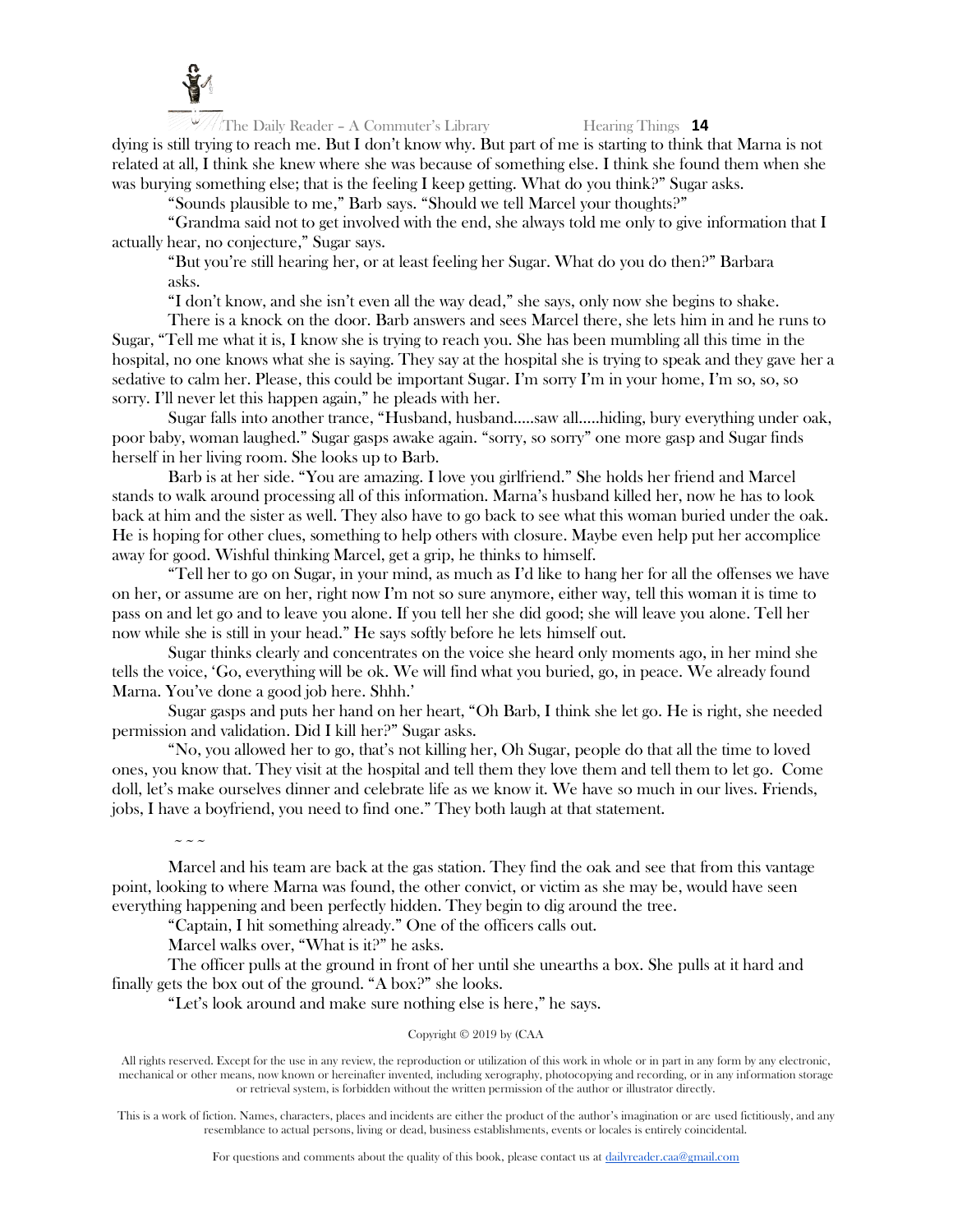

They bring the box back to the precinct for a cursory look. Marcel has been looking over all of what this woman had saved. They had her wrong all this time, he was afraid of that. According to these papers, she put her own child up for adoption in a private adoption to make sure he wouldn't hurt her. As long as she "Behaved" he left the child alone. That was his promise. There are copies of prescription drugs here, he obviously forced her to take, these types of drugs would make her submissive.

Quickly he sends a message to the hospital and to the coroner because he doesn't know where she is right now, to test for this particular kind of drug. Then he goes back to the papers in the box, some of them are pictures of the man they caught, pictures of him performing acts he shouldn't have been doing to another woman, and one where he is with a child. They are dated, all of these photos are within the last six months. Marcel begins to think, she had enough and wanted out. Maybe when he started to work with Adrienne, he became lax in giving her the drugs.

"This is so twisted up. If I had a weak stomach, the contents would surely be empty by now," he says out loud.

"I agree." A voice from behind says. The dog trainer is standing there, "What happiness did you find in the box sir?" he asks.

"Help yourself." Marcel tells him. The trainer walks over to the table and begins to look through the evidence before him. He reads them and reads them again. He finds an envelope stuck at the bottom of the box and opens the flap, the trainer's look of shock has Marcel curious.

"This is a photo of a different kind of woman, not who we are used to seeing. Look how happy she is, look at her child in her hands, so beautiful. I believe she wants this child to know she was loved. That life circumstances made this happen, not hate or anything negative. What she did was done out of love and protection?" He turns the picture around and Marcel takes a breath at what he is looking at.

"She was very pretty, very pretty indeed. Oh, that poor child. She is probably about five or six, old enough to remember being handed over to another set of adults. No family? We need to check into this adoption as well as her family. After turning all this in, she deserves that, don't you think?" He asks.

"Whatever you say Captain," the trainer says.

"I'm asking your opinion, not for you to kiss up to me, I already like you," he says more authoritatively.

"Sorry sir, my day has been off as you can imagine. Yes, I believe that child needs to find grandparents and those people who adopted her may have bought her from the guy we have locked up. Or worse, he could have known all along where she was and is paying them. Therefore, his threat was always current. Please sir, I know I'm not always on the street these days, but can I please help in this?" he asks.

"Officer, you've shown me a great deal about who you are with this case, you're a lot more than a dog trainer. Not that being a trainer isn't great, but I'm happy to have you on my side. Yes, let's sit down with this information and make a plan. Call the district attorney's office, and let's call in Donna." Marcel says.

"Ooo, sir, not to contradict you at the start but Donna is being investigated for taking bribes, she may know where the child is, but not for good reasons. I thought you knew. Can I call in Marty? He is the best of the best. By the way, my name is Cruz," he says.

"Cruz, go with your gut. You contact Marty, I'll handle legal. Let's get this done, and done quickly before those people find out their money train is in jail." Marcel begins to tag each and every piece of new evidence that he has. Cruz takes the picture and the, now considered fake, adoption papers with him.

 $\sim$   $\sim$   $\sim$ 

Copyright © 2019 by (CAA

All rights reserved. Except for the use in any review, the reproduction or utilization of this work in whole or in part in any form by any electronic, mechanical or other means, now known or hereinafter invented, including xerography, photocopying and recording, or in any information storage or retrieval system, is forbidden without the written permission of the author or illustrator directly.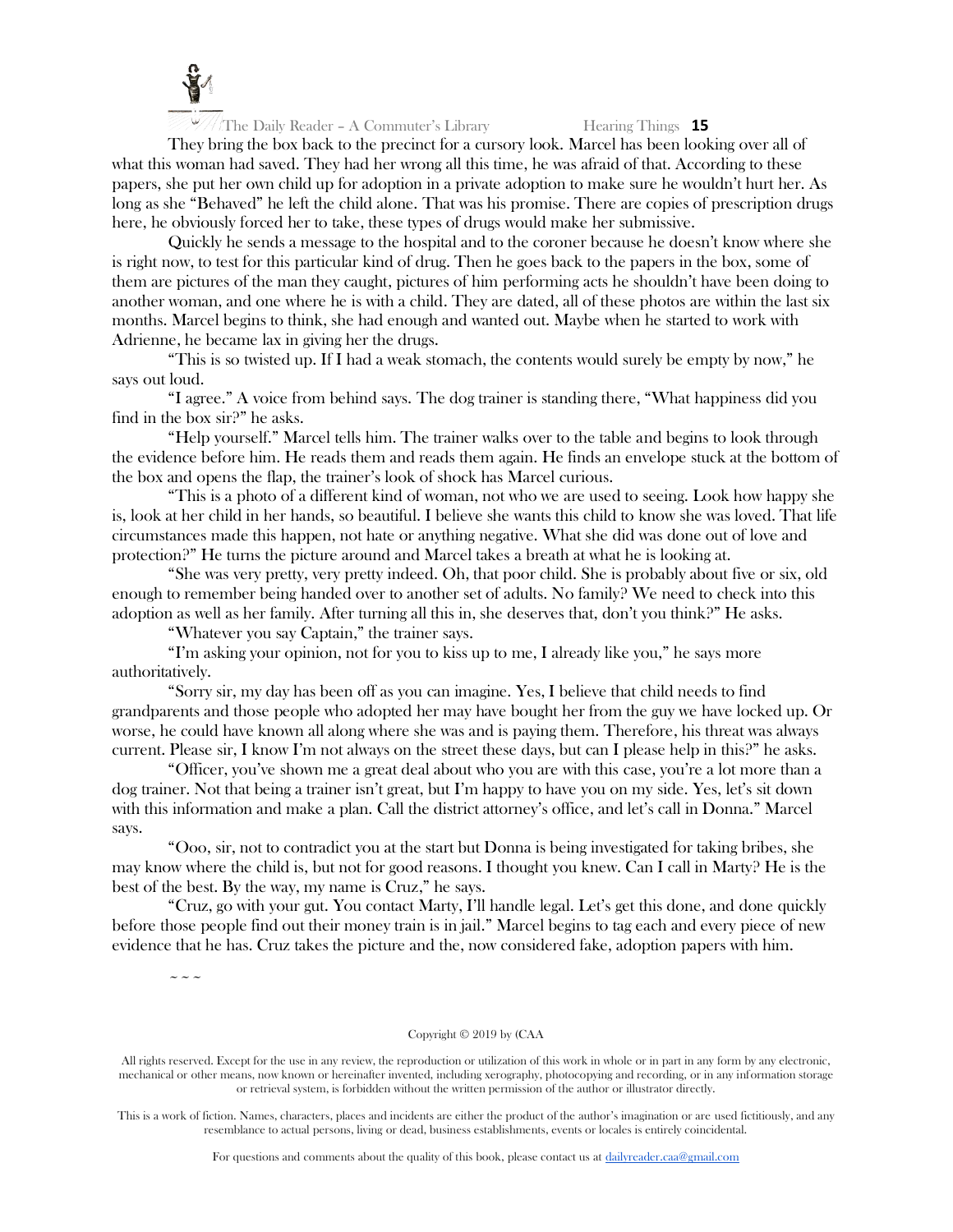

Sugar passes so many children today on her way to work today, each time she hears the words 'thank you'. This is very confusing to her. A week has passed since the woman had died and she hasn't even heard from Marcel at all.

She will pay closer attention to the next child and see what happens. Of course, all the rest of the way to work, she does not pass one single child. Not even one. Her phone rings as she walks into her building "Hello," she answers softly.

"Sugar, Gerry here. I'm sure Barb has told you that I have been quite aloof for a couple of days. I want you to know, as her best friend, that I am still madly in love with her, but I followed your advice. I found my brother the day I spoke to you.

I found him Sugar, but he is not well. He has been without a job for too long so he has no insurance right now, and I'm working things out to take care of him. I've been to every doctor known in his area, no one will help. Damn insurance is making this next to impossible. I need to get back to my own work. Working remotely only works for so long with what I do.

I wanted to let you know he forgave me and I him. We talked for hours and hours that first two days, cried, talked some more. Now we are at the stage of planning again. But now we are stuck." He takes a breath.

"Gerry, she knows this right?" Sugar asks.

"Some, yes," he admits

"Ok, you are in the area now, right?" she asks.

"We came back last night, how did you know?" he asks.

"You drove by three times, I felt you, not important. Listen, come to my office, I'll have the doctor look at your brother," she says.

"Sugar, how can you do that? You work for one of the most sought after diagnosticians around, that's not why I'm calling. I really wanted to know if you thought Barb would be ok if after we got married, my brother lived with us. My house is big enough. I can't let go now, not ever," he says.

"First bring him in, come around 11:00 this morning, and second, you had better not be joking about getting married or I'll string you up by body parts you won't want visible to the rest of the world," she says sternly.

"11:00" is all he says, as he crosses his legs.

Sugar knows it is a lot to ask but she also knows her boss, while he loves doing presentations, he prefers dealing with patients. The other boss who has been quite aloof himself lately, has finally admitted something is wrong and is having himself checked out by a colleague.

 $\sim$   $\sim$   $\sim$ 

Marcel has been scouring through all the papers and pictures and bank numbers and everything else this brave woman buried for him. She was going to somehow send a message to him, he is not sure how, nothing ever came in the mail. Doesn't matter now, he has this and that is all that counts. He finds the envelope that had the picture of her child, he looks inside again, there is a piece of paper that Cruz didn't see.

He reads it the quickly calls Cruz, "Get over here," is all he says.

Minutes later Cruz is at the door, "Captain?" he asks. Marcel hands him the letter. My Dearest Sadie,

If you are lucky enough to see this letter it will bring you sadness and hopefully joy. The sadness is that it means that Mommy, your mommy, the one who loved you with all her heart and soul, is no longer alive. It means the bad people who took you away from me, also took me away from you.

# Copyright © 2019 by (CAA

All rights reserved. Except for the use in any review, the reproduction or utilization of this work in whole or in part in any form by any electronic, mechanical or other means, now known or hereinafter invented, including xerography, photocopying and recording, or in any information storage or retrieval system, is forbidden without the written permission of the author or illustrator directly.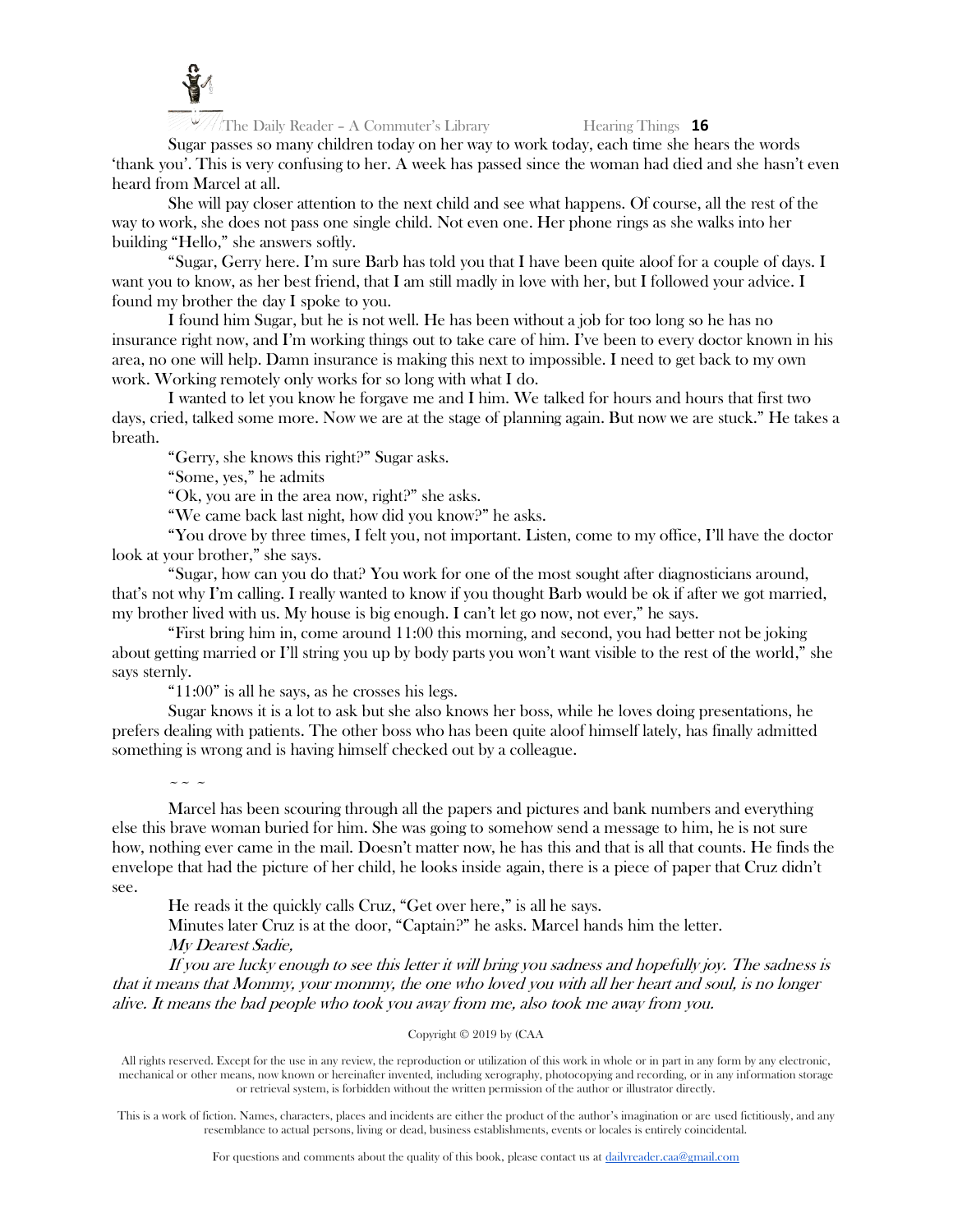

But don't be sad, if you are reading this, I hope it means the police gave it to you. That would mean that you found the picture, the one I've always kept of the two of us from when we went to the circus. Do you remember that day? We were so happy.

Please Sadie, please believe me when I tell you that whatever I did, I did so that the evil man who took me, would not do any harm to you. I gave you away so that he could not touch you, I hope that was true. I hope no one ever touched you in the wrong way.

I gave up living with you and loving you every day so that you could have a chance at living a good life. I hope that happened. But if not, if you are even a little bit sad. Call your grandparents, they will want to meet you again, you only met them when you were a baby. They are Mr. and Mrs. Cal Laster, they live in Sussex County. They will smother you with the love you need. They are the best people I've ever known. I was on my way to taking you to them so we could live a happy life with them together, when the evil man caught me. I wanted you to grow up with them around all the time. I missed them very much.

The evil man who took me away, would not let me give you to them. Go, be happy, live a life full of love and affection. Know I love you and will be watching over you to make sure no evil men come into your life. I can promise you that. Go to religious services with them, learn how to live a good life.

I love you Sadie girl, you're my world.

Yours always,

**Mommy** 

Cruz looks up at Marcel, "A name, that means that there may be a missing person's report on this woman don't you think? Maybe they put one out when he no longer allowed her to contact them. They must have known she was on her way to them. One can only hope. I already have the adoption papers being checked. Marty says they aren't real and he can contest them easily in front of any judge, if we have family that will make the legalities even easier.

But to show this to a child? That will be up to the grandparents, I would think. Huh?" he asks, holding up the letter.

"Yeah, I won't show this to her personally. Maybe a psychologist can do this for them, tell her what all of this means, what this all means for her, in a safe setting. Son of a bitch. This man is worse than we thought, look at this picture." He shows Cruz a picture of him doing something to a child that he had no right to do. This is the third picture of this kind.

"I haven't called the district attorney yet, guess I will now. Along with my own superior, I think this is bigger than both of us. You work with Marty, get those grandparents, then get that child immediately before they find out he has been arrested and do something to the child. Go!" Marcel is now nervous for the child. "She was saving her child from this."

Cruz runs out to give the information to Marty. Marcel dials his boss. He sits down and waits. He holds his phone wondering if he should call Sugar and let her know what is going on.

He needs to check on Marna's case as well. These past couple of weeks, really suck. He sits and waits. His boss, concerned by the voice that called him, comes running down the hall to where Marcel is. Marcel shows him all that they found, "How did you get this evidence?" the boss asks.

"Does it matter?" he asks. Knowing that if he told him how the man would balk at him.

"Not really, you uncovered all of this with an anonymous tip I presume," he says.

"Sure, go with that, the same tip who told me Marna and her child were killed by her husband and his sister," Marcel says.

"Damn. Have you called that in yet?" the boss asks.

### Copyright © 2019 by (CAA

All rights reserved. Except for the use in any review, the reproduction or utilization of this work in whole or in part in any form by any electronic, mechanical or other means, now known or hereinafter invented, including xerography, photocopying and recording, or in any information storage or retrieval system, is forbidden without the written permission of the author or illustrator directly.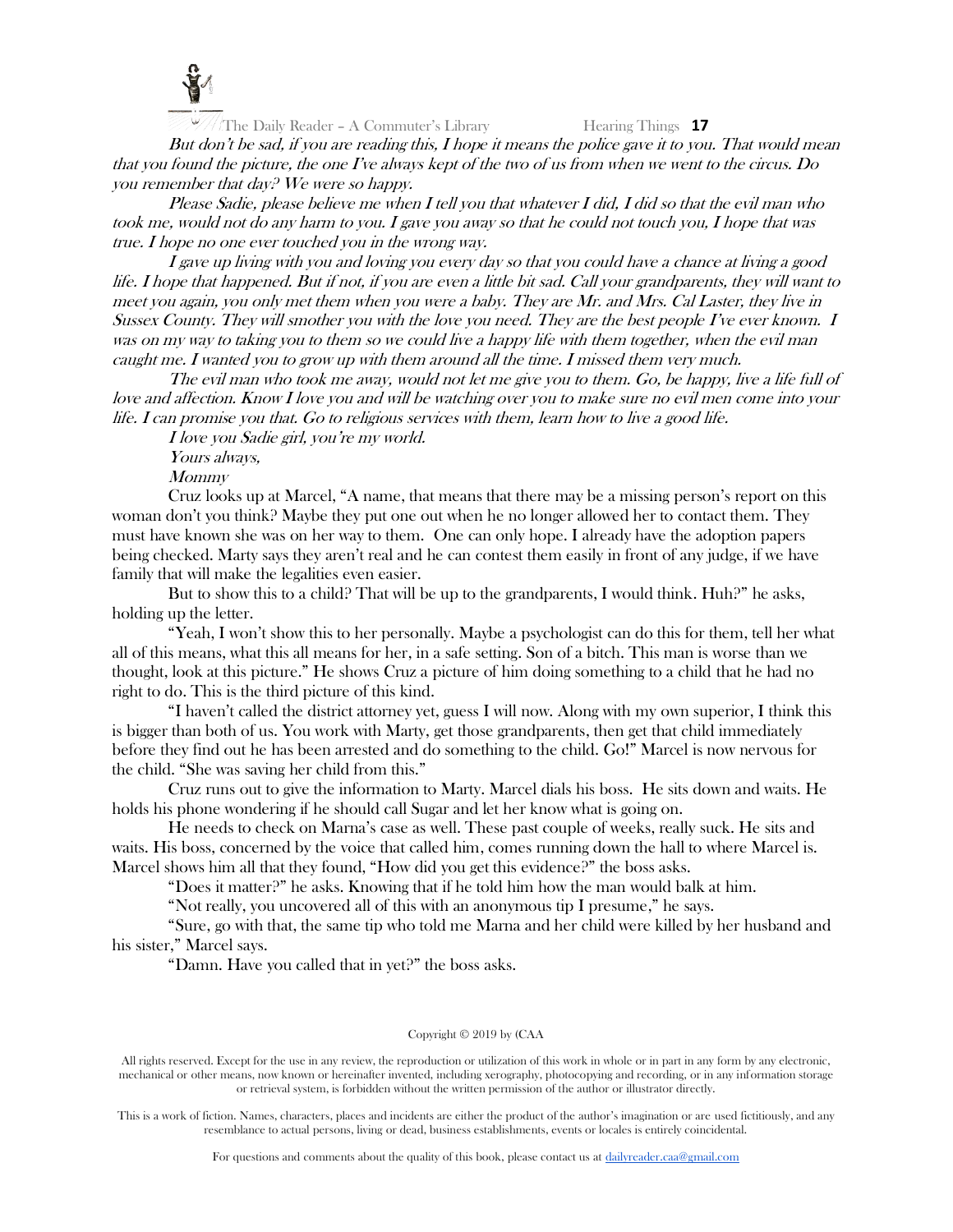

"No sir, I needed a moment to process this and they aren't going anywhere, so I figured another couple of hours wouldn't hurt. A child is involved in this one, she is alive, under forced adoption, in this evidence we found real family. Marty and Cruz are working on the reunion." He says.

"Two of the best, good choices Marcel. You want to walk? I'd understand. I'll call this in. You can go work on Marna's case. This one needs to be turned over to special victims' unit. By the look at these papers, maybe even the federal prosecutors." He looks at Marcel who simply nods and walks out of the room shaking his head.

They were so wrong about this woman, so wrong indeed. She had been under his spell for four years, that is a long time, but she was in full protective mode all this time. Then Adrienne showed up, and the perp realized he didn't have to persuade her much to do his bidding. He doesn't know how people find Sugar, they do, same as it was with her grandmother. Sugar's grandmother took him under her wing and showed him how to really think about cases. He misses her as he would miss his own grandmother. She once told him to watch out for her Sugar, she forgot to tell him to be careful not to fall in love with her. Or maybe she did, and he never heard all her words. Maybe he isn't in love, maybe he is in awe. That is more likely what he feels.

Walking into his real office, he sits down and mulls over all of the news they have on Marna's exhusband and his sister.

 $\sim$  ~ ~

11:00 comes quickly this morning. Sugar had spoken with the good doctor before he saw the first patient. "Of course, I'll see him, what time did you say?" he asked her

"11, is that a problem?" she asks, knowing this is when he usually calls patients.

"Not this time, no, he deserves to be seen. Everybody does, I hate the fact that insurances make a doctor's job harder than it has to be sometimes. Do you know what is going on at all? Oh, and before you ask, my partner's personal medical scare, was only that, a scare. He worked out what he needs to change and do with a colleague." he mentions to her calmly, he knows she knew.

"No, Gerry, only said he is sick and has been without a job so no insurance. He mentioned something about his coloring being off and running fevers a lot though." Sugar explains who Gerry is and the good doctor understands.

Now that it is time for Gerry to be here, she is nervous that he is late. At 11:10 he walks in with a man who can barely stand. "Sorry, bad morning," he says.

Sugar runs over to help him and they pull Gerry's brother into the back room for the examination right away. The doctor spends a moment taking his vital signs, "Sugar call over at the Wellness Clinic on  $6<sup>th</sup>$ street, tell them I'm sending them a special patient who needs immediate care, no questions asked."

Sugar walks out of the room and makes the call, she repeats verbatim what the doctor said because she believes this to be code for something. They tell her when to come and whom to ask for.

In the exam room the doctor looks at Gerry, "He is very sick Gerry. His color is off because I believe he is having some failure in his organs, we need to figure out why. Possibly we caught the beginning of the end, or simply a neglected item that can be easily fixed, well not easily, but you know what I mean. We won't know until the tests are done. They are already being ordered by the message I gave Sugar to relate to the clinic. I'm a blunt person, I should have said that at the beginning." He notes the look on Gerry's face.

Sugar walks in and says, "They say his room will be ready in half an hour."

"Gives us plenty of time. Can you send Nurse Yang in please?" Again, Sugar does as the doctor asks.

### Copyright © 2019 by (CAA

All rights reserved. Except for the use in any review, the reproduction or utilization of this work in whole or in part in any form by any electronic, mechanical or other means, now known or hereinafter invented, including xerography, photocopying and recording, or in any information storage or retrieval system, is forbidden without the written permission of the author or illustrator directly.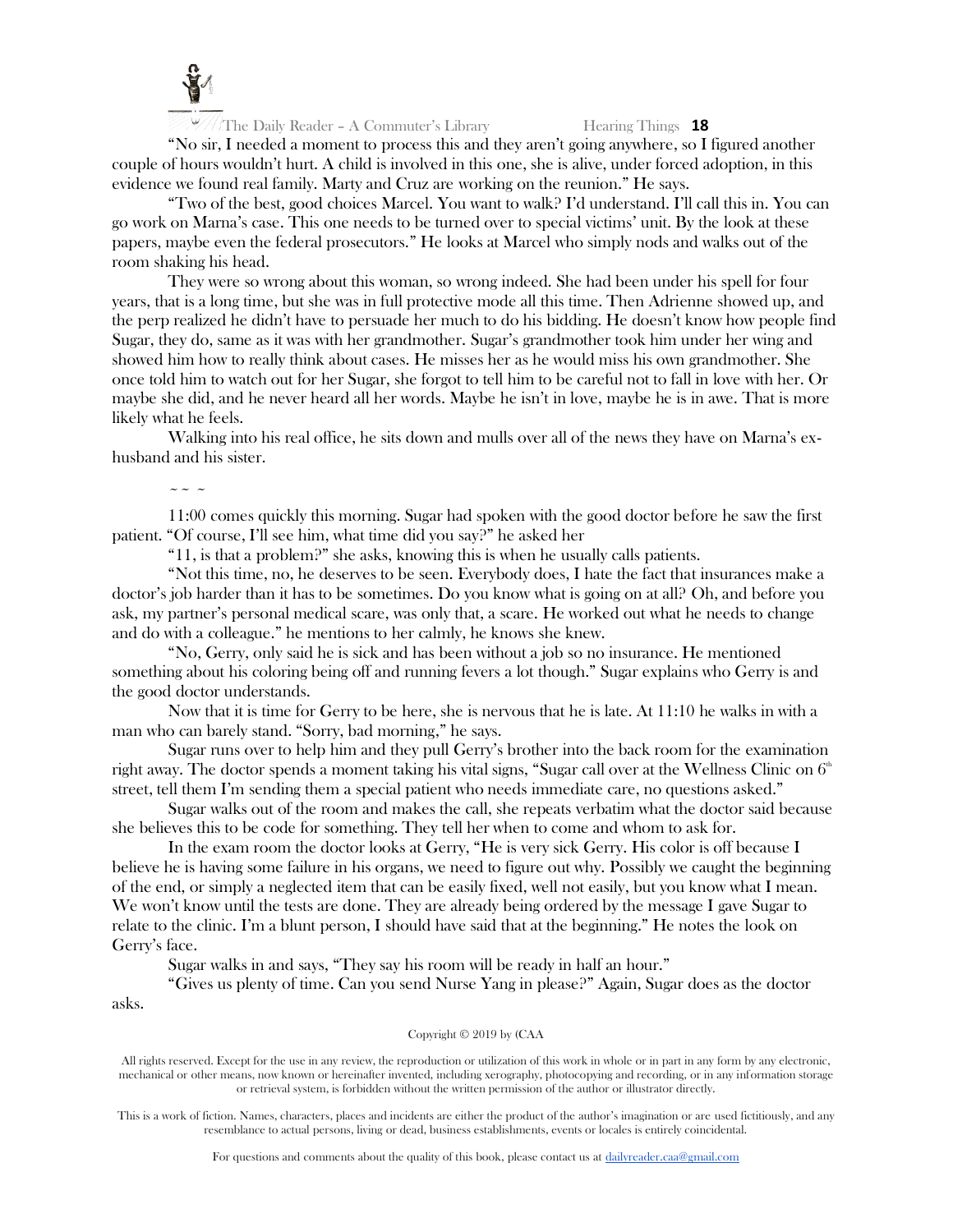

The nurse and doctor work quickly to start an IV in Gerry's brother's arm. She takes some blood from him next. He has not stirred much since they came, but now that the IV fluids are getting into him, he has begun to become more responsive to what is around him.

"A good sign," the doctor says to Gerry. "Now let's get him over there. We'll take the ambulance there. Nurse, can you handle things here?" he asks.

"Nothing much coming in today, if I need you, I'll call," she says.

"Great. Gerry, let's get this brother of yours healed." He smiles and Gerry follows behind him. He looks to Sugar and mouths the words 'thank you' to her.

 $\sim$   $\sim$   $\sim$ 

Marcel has been working night and day on figuring out why Marna's husband would want to kill her, and the child no less.

He has come up with nothing. He has a witness who is dead and he found Marna's body, they have the diamonds that were hidden in the child's headband, they've been thoroughly looked at to make sure they aren't stolen or anything. No robberies reported by the ex, nothing to suspect them.

But right now, with all the other evidence she turned in, he has to believe she witnessed this. Finally, he decides to get a warrant to search the brother's store as well as his home to see if they can find mud from the same place on his shoes. Or possibly blood, Marna may have witnessed her own child's murder or the child hers, there is no way to know. Surely it wasn't done at the same time. But maybe it was, maybe that is why the woman was laughing because they did it together. "Stop it Marcel, people aren't that depraved," he says out loud.

"Sometimes they are," Cruz says.

"How are you always around when I'm talking to myself?" Marcel asks.

"Maybe you shouldn't talk so loud," Cruz smiles. "Listen, we found the grandparents. I was right, there was a missing person's report filed shortly after she allegedly hooked up with him.

They couldn't believe she is dead; but are waiting eagerly to see if the child will come to them. They are making arrangements to have the body brought to them to be buried in the family plot. Good people, both young grandparents. She was only eighteen when she had the child, Marty says they will be able to get the child. With all those drugs, and who knows what else he gave her, she aged a lot. She is younger than both of us. Excuse me, she was. The pediatric social services are picking her up today, the family has been on surveillance since we found out who they are. Not really foster parents, they don't seem to be friendly, makes this even more believable they were getting paid by him to keep her alive. Marty is sure they will hand her over quickly and happily. Especially when shown that the police know the situation. Could still be charges on them, but that is not my concern.

Hey Marcel, this is good news, take it for what it is, will ya?" Cruz looks at his new friend very sorrowfully.

"I can't figure out why Marna is dead. We don't have evidence except that a dead woman saw them there. No security cameras at the gas station either. The owner said, after they broke, he was too cheap to fix them, when I reminded him we found a body of a woman and child, he broke down and cried again. I have a crew going out with a warrant to search for blood and mud at the ex-husband's place. Business, cars, homes, anything they own. Marna's death seems senseless. I mean three small diamonds? They were appraised for a total of five thousand dollars, that's all. They had to have been looking for something else. But what?" he asks.

"Damn, that is an awfully small amount in diamonds but if they really thought it was theirs, that she stole them, or something like that. I don't know. Can I see what we know about them?" Cruz asks.

# Copyright © 2019 by (CAA

All rights reserved. Except for the use in any review, the reproduction or utilization of this work in whole or in part in any form by any electronic, mechanical or other means, now known or hereinafter invented, including xerography, photocopying and recording, or in any information storage or retrieval system, is forbidden without the written permission of the author or illustrator directly.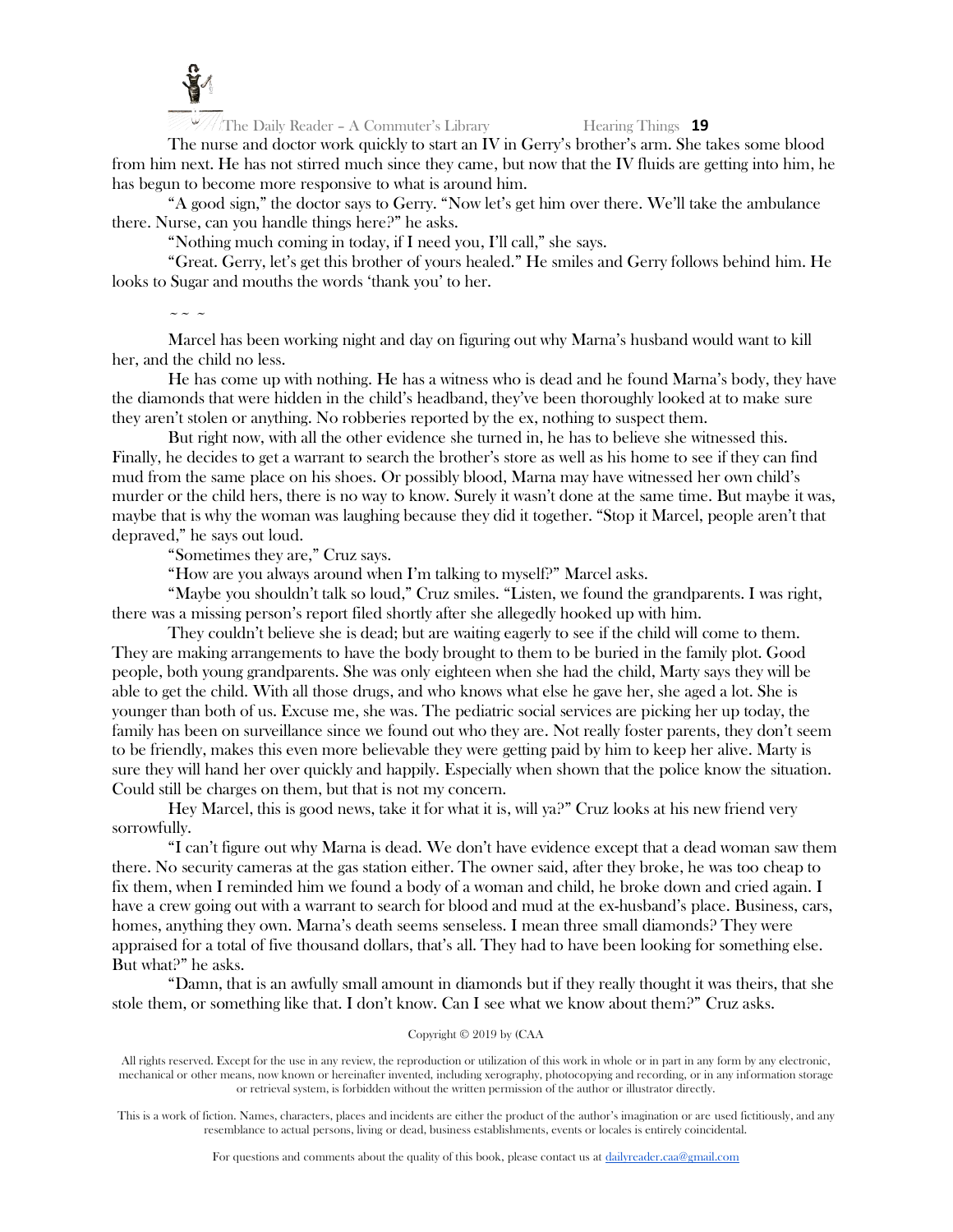

The Daily Reader – A Commuter's Library Hearing Things **20** "Help yourself," Marcel turns his computer around and Cruz sits down to look.  $\sim$   $\sim$ 

Sugar sits in her office, still hearing a child say thank you. All day, no matter where she is. When Gerry called to say his brother is being admitted and that he has some sort of kidney malfunction, she seemed relieved for him. The doctor told him that they were almost too late. But he should be able to recover without losing the kidney. The doctor is cautiously optimistic. Things can always turn but losing one kidney is not losing your life, so Gerry is comforted with that.

The office has been relatively quiet today, sometimes that happens. Sugar is thankful, usually on these days she catches up on all her paperwork and reports that need to be done. 'thank you, Mommy says thank you too'

Sugar sits up, that was a whole sentence. In her head, she says, 'you're welcome, but why thank me?'

'You heard the lady, you found us. We are together now, holding hands'

'You are Marna's child?' Sugar asks.

'Yes, Momma wants to talk to you'

'ok' Sugar says

Thank you, Sugar, thank you for listening to her, she was troubled, she saved her baby, I didn't', Marna says. Sugar recognizes the voice

'You did what you could, but why?' Sugar asks

'Cruz has the papers, I have to go. The women who reported us to you, she is a good lady, a big heart, we like her. Tell them we will watch out for her here, me and my daughter.' Marna says

Sugar gasps for air and realizes she has been in a trance again. She looks around, the doctor is watching her, "You ok?" he asks. He knows her gift.

"Yes, how is Gerry holding up?" she asks.

"He will be good. Shaken up, seems these brothers only recently found each other again. I'd say good timing. He will be fine, long road ahead, some life changes, but he will be good. I'd send Barb over if I were you," he smiles knowing the connection.

"Good idea, I'll tell her to come pick up Gerry's car here and drive over. Good excuse," She says.

"Ok, then take a break yourself, you were pretty gone this time Sugar," he says.

"I'm sorry sir," she says embarrassed.

"Don't be sorry, I'm glad you weren't on the front desk," he smiles at her. One, because he knows Sugar has a gift, and two, because he knows as soon as someone would say hello, she'd be out of the trance and sometimes she needs to finish them. "Take a break, go out and get yourself some fries," he laughs and walks away.

"Barb? Are you sitting down?" Sugar calls her friend and gives her the information she has.

"I've got his spare keys. I'll walk over now. I took the bus in today as you know. Not sure why, I was in the mood. I'm not stopping in, I'll get the car and go," she says.

"Good idea, hold on to him Barb I think he wants to stay permanently," Sugar hints to her. "Now that is a good thought," Barb says and hangs up.

Sugar takes herself out of the office a few minutes later, she finds herself walking around aimlessly, she passes some girls selling cookies and buys two boxes. The next thing she knows, she is in her car driving, Sugar drives to the police precinct. "I'm here to see Captain Marcel," she says.

"Hold on." The man behind the counter says.

Marcel comes running out when he is told a beautiful woman with a birthmark under her left eye is here to see him. He knows this is Sugar. "Come in, come in, follow me," he says hurriedly.

# Copyright © 2019 by (CAA

All rights reserved. Except for the use in any review, the reproduction or utilization of this work in whole or in part in any form by any electronic, mechanical or other means, now known or hereinafter invented, including xerography, photocopying and recording, or in any information storage or retrieval system, is forbidden without the written permission of the author or illustrator directly.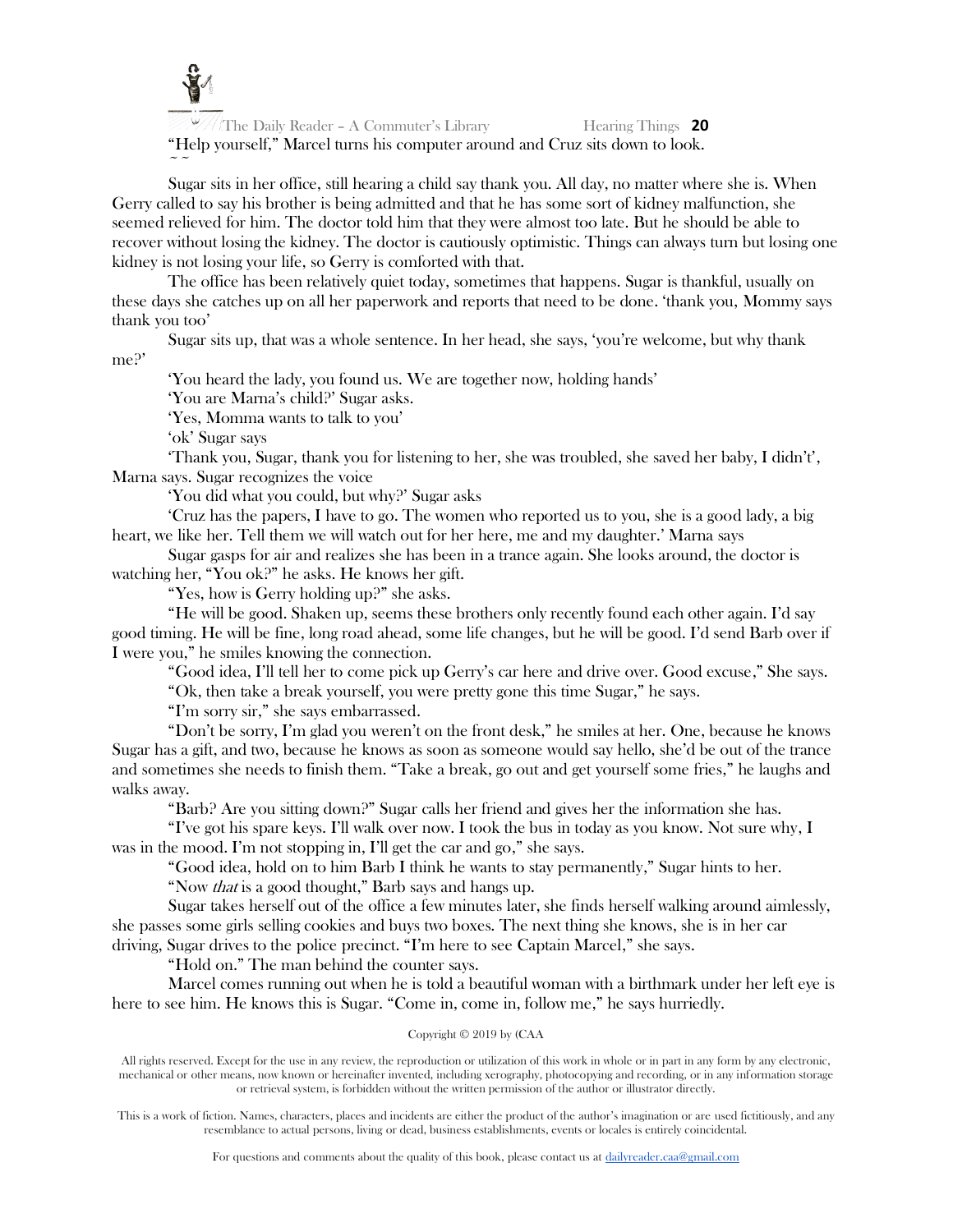

Marcel doesn't question her, he calls Cruz, who comes quickly. Sugar relates the news to them and looks from one to the other. Cruz sits there thinking a minute or two. "Oh, holy hell. I've had this the whole time? Around the time Marna started talking about leaving we started talking about the future. One time she told me that the two of us would make great partners. I told her then that if we are both thirty-five and not married, we will hook up. The two of us laughed about that for a long time, knowing full well it was a line from some movie or television show we once saw, at the time, we couldn't remember which.

The last time we spoke, as I said, she said to me that since we are only a few years away of being permanent that she thought I should have a copy of her important papers. I took them with some humor and never looked at them. We used to joke around a lot. One time she handed me an official envelope and looked me straight in the eye and said not to look at it until I got home.

When I opened the envelope there was a note that said, 'gotcha' on it. Naturally, I thought this was more of the same. They aren't even home, they are in my desk. Damn, why didn't I think of this? Let me go get them." Cruz gets up and walks to his office. He finds the envelope and pulls it out of his desk. Before going back, he looks to see if there is anything private in there for him to see.

Then he walks back into Marcel's office and plops the envelope on the desk. Marcel dumps the contents out. Sugar sees a blue piece of paper and hands it to Cruz quickly. He looks at her and she looks to him with understanding.

He turns it over, it says  $My Cruz$  on the front

He opens it: If you are reading this  $\Gamma$ m either dead, or we're married. Which by the way, I would have done before thirty-five if you ever asked me  $\mathcal O$  but we wouldn't have been happy.

You are the only one I told anything to. Thank you for being you Cruz.

Love always

Marna

Cruz sits with tears in his eyes reading this note, over and over again. He loved her too. But she always made jokes about relationships because he knew how much she hated the first one. His Marna, now he can say this, she was his. Sugar reaches over and holds his hand, he accepts this gesture and looks to Marcel.

"We all loved Marna but you were her chosen one it seems. In many ways. The three diamonds Sugar? They aren't the ones we found in the child's headband. That may have been a coincidence. Those she actually may have taken for the simple fact that her ex was, is actually, a jackass and the sister a bigger one.

No, The Three Diamonds is the name of the online company she owned. He must have gotten wind of her success and wanted his fair share. Only he has no claim to this company, but you Cruz, are named on here as the silent partner. Congratulations my boy, seems Marna has quite a successful business she has been running all this time. I don't think she was leaving here, as in the area, I think she was leaving here, as in police work is all.

The company was started right after her divorce, the divorce papers are in here too to prove the date. I looked into his business recently, to see his financials, they are ok, not great for being a jeweler but enough for him and his sister to survive on, neither one has an extended family, to worry about. No spouse or 'other side' to share the wealth with.

My guess is, they figured out she has a lot of money and wanted some. When she wouldn't give them any, they must have pressured her. But death?" Marcel asks.

"Silent partner you say? Marna and I would discuss this business all the time. We would have, what I thought, were hypothetical discussions. She asked questions that way, for example, 'What would happen if

### Copyright © 2019 by (CAA

All rights reserved. Except for the use in any review, the reproduction or utilization of this work in whole or in part in any form by any electronic, mechanical or other means, now known or hereinafter invented, including xerography, photocopying and recording, or in any information storage or retrieval system, is forbidden without the written permission of the author or illustrator directly.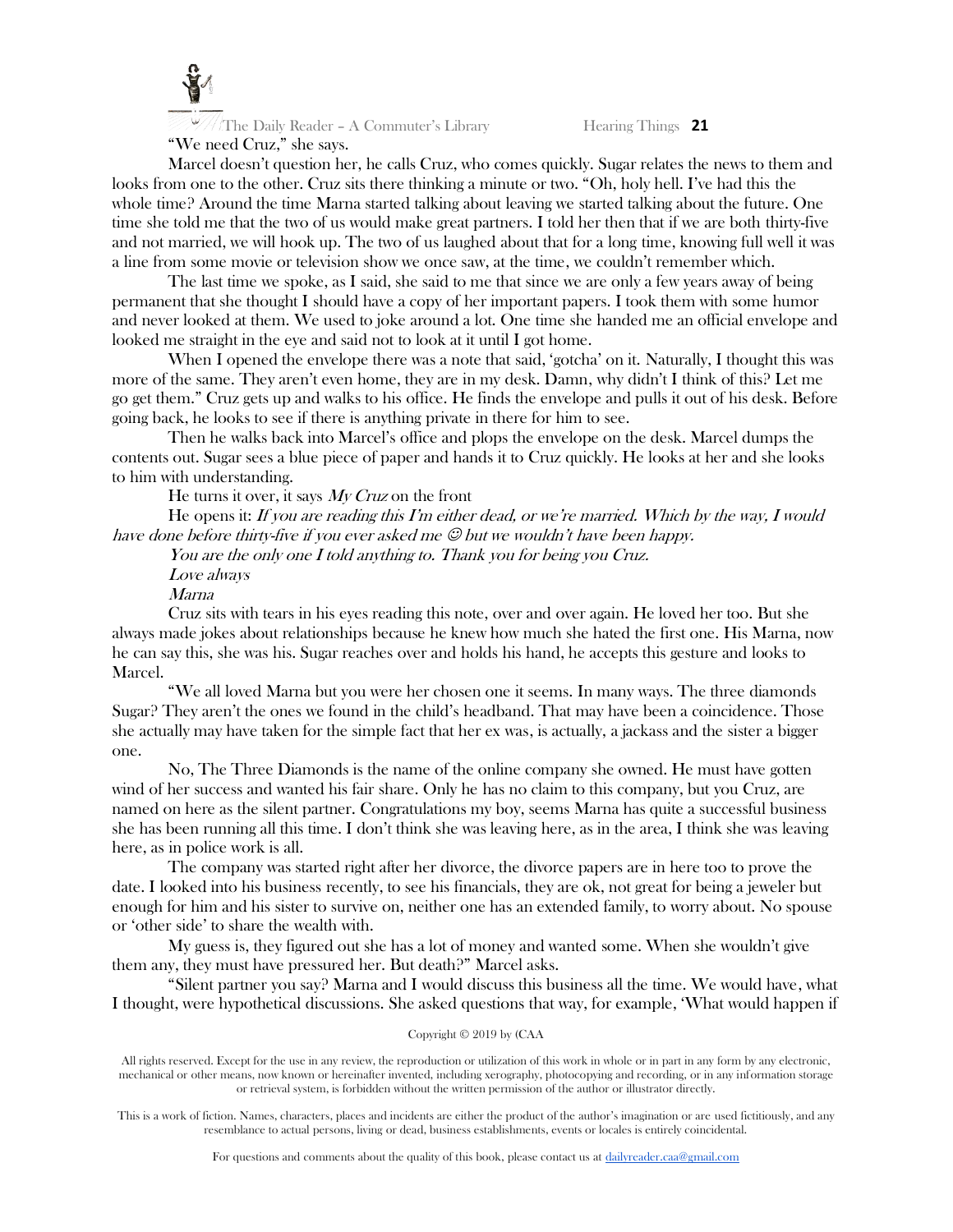

you needed to reach a vendor who didn't like you?' and so we would discuss this and she would then say, 'sure that makes sense' or some other day she'd ask me something about keeping the books straight. I always thought it was about her dream job, her vision of opening a store one day. Oh Marna, I let you down," Cruz says.

"I wouldn't say that." Sugar has her hand on his but her look is strange, her voice sounds different right now, "You helped the business grow, The Three Diamonds is as much yours as mine. They claimed I stole the business idea from them, that I heard them talking about the concept in the store while married. Believed I owed them money, I gave them a check to shut them up. They kept coming back. All on my phone, all the threats." Sugar sits back and shakes her head.

She feels drained and doesn't even know why, she looks at Marcel and Cruz, they are staring at her. "What happened?" she asks.

"Marna talked through you. Do you remember hearing her?" Marcel asks.

"Now? No. Oh, that's not good." She says and sits back needing a rest. In her head she hears, 'sorry, I had to. I'll leave you alone now and forever. They will settle this. I'm so sorry Sugar. I really loved you too you know.' Sugar smiles. Grandmother once told her that if a voice is persistent enough it will push all the way through. I have to close my mind a bit. Grandmother taught her how to do that too. She is too open. "I won't let that happen again." She says out loud.

"I don't think it will. I think because you were so close to this case; that she came through. We have our answers though. We have Marna's phone, don't we?" Marcel asks.

"Don't need to, but yes the phone was on her at the time. We can check her finances to see how often she was being blackmailed by them. I suppose I need to read up on this business I own now," Cruz tries to laugh.

"Gerry can help you. He is great at what he does. I'll introduce you." Sugar says, but this time she does not touch him. She is afraid to right now.

"Cruz, let's get the phone, if we can compare the texts and emails to her from them and the money transfers, we may have them sooner than dinner time," Marcel says.

"ok" he gets up with a heavy heart to go and find Marna's phone. His Marna, the woman he loved and she loved him. The child he adored; they were both his. His loss is very deep right now. He falls into his chair and takes some time to mourn properly.

 $\sim$   $\sim$   $\sim$ 

After meeting with Gerry, Cruz takes a drive out to the cemetery to meet with his now very silent partner in this business they created together. The concept is everything she ever said her business would be, she is doing all of the things they spoke about.

"Hey Marna, hey Nina. It's me Cruz. I heard you found a new friend there, I'm glad you have someone. I found your papers darling. A business, you really came through. You came up with a dream and you made that exact thing come true. How do I go on without you though? You know I loved you right? If you asked, I would have married you too. How do I know how to go on?" he begins to cry again.

'We loved but we couldn't marry. It wasn't meant to be' Marna says in his head. Cruz looks around, did he hear that?

'Yes, you heard me. I'm being given one moment and that moment is now. We are ok, don't worry about us. You carry on your life. Carry on the business or sell, I don't care, just don't give them any. I loved you. I did, but we'd kill each other if we are honest. The child you saved, Sadie, her mom says thank you, she says she likes your blue tie. I have to go Cruz, no more of this for us. Apologize again to Sugar from me. Live a full life for me and Nina.'

### Copyright © 2019 by (CAA

All rights reserved. Except for the use in any review, the reproduction or utilization of this work in whole or in part in any form by any electronic, mechanical or other means, now known or hereinafter invented, including xerography, photocopying and recording, or in any information storage or retrieval system, is forbidden without the written permission of the author or illustrator directly.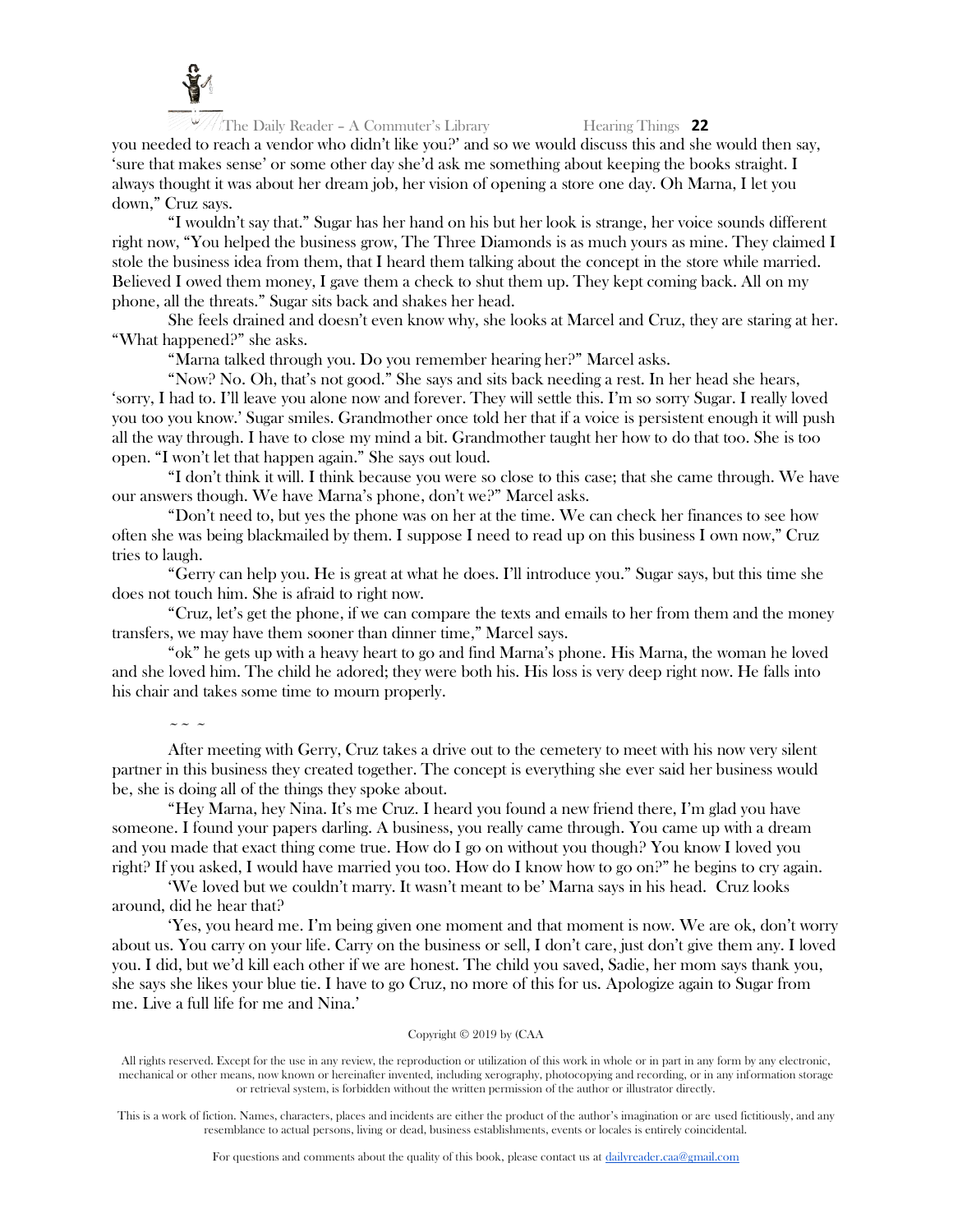

And she is gone, but this time, he has closure, this time he has answers. "You're right, you hated the way I kept my house and I was not too fond of how you cooked. We'd be a disaster if we were married. I'll talk to Gerry and see how we should handle the business. Maybe the money earned will all go to charity, maybe we'll start a college fund for Sadie." Cruz leans down and kisses both headstones which he and the department paid for. Marna has no family but him. He will visit again.

As he gets to his car his phone rings. "Cruz, we got them both. We asked if they knew where Marna was, said she was a missing person and they surprisingly had no idea, but she had a smirk on her face I almost wiped off personally. Then we told them about the three diamonds found on the girl's body and we assumed they belonged to them.

However, I wasn't going to show them to him, he had to come collect them down at the precinct. He said if Marna had them they were probably garbage because she never knew how to pick anything good. Then one of the officers there said, 'yeah that includes husbands?' I nearly died on the spot." Marcel comes up for air.

"We quoted a few of their texts and emails to Marna and asked them again if they'd like to change their story about knowing where she was and they had nothing to say. To which I began to read them their rights. She quickly asked for a lawyer and we said they could call one after they were processed downtown. Then I looked at them and asked 'what would happen if we looked into your safe before we left' they both turned pale. Cruz you there?" Marcel senses the man is not listening to him.

"Marna would tell you that you did good. Want to meet for dinner tonight? I kind of need company." Cruz admits.

"My preference is a good steak, I'll meet you at the Parkside Grill. My treat, we both could use one," he says.

 $\sim$   $\sim$   $\sim$ 

Sugar didn't sleep much last night or the night before. She is worried about Gerry's brother she supposes, but when she asked the doctor about his condition, she is told that he is being released this afternoon to go back to Gerry's place with a daily visiting nurse until things are calmer. They were given specific instructions and both are very compliant.

The big case has been solved, Marna has been solved. Cruz and Gerry are working on the business together and even found a way for his brother to be involved and earn a living from his bedside. Everyone comes out ahead there. Cruz can be the silent partner still and Gerry's brother will run the business with his input when necessary.

Barb and Gerry are so much in love that she will soon be without a roommate again. Gerry, true to his word, proposed, but only after he asked if she would live with his brother. They are going to have a simple service in three months.

Marcel has been out of town these past couple of weeks working a case with an old friend or partner, she couldn't remember what he said, so what could be bothering her so much? She decides to go out and visit her grandmother's grave. Maybe she will be able to speak to her.

"Hey Grandma, it's me Sugar," she says out loud not worried anyone will hear her. She begins to tell her all about the twisted way they found Marna and how they solved two cases at once because of one brave woman who gave her life for her child.

Sugar sits and waits, she waits and waits. When she is about to walk away, she puts her hand on the headstone, then leans her head down on it and says, "Help me please"

'You don't need my help baby girl, you're doing fine' her grandmother answers

'Something is wrong, I can't find the problem,' Sugar says.

# Copyright © 2019 by (CAA

All rights reserved. Except for the use in any review, the reproduction or utilization of this work in whole or in part in any form by any electronic, mechanical or other means, now known or hereinafter invented, including xerography, photocopying and recording, or in any information storage or retrieval system, is forbidden without the written permission of the author or illustrator directly.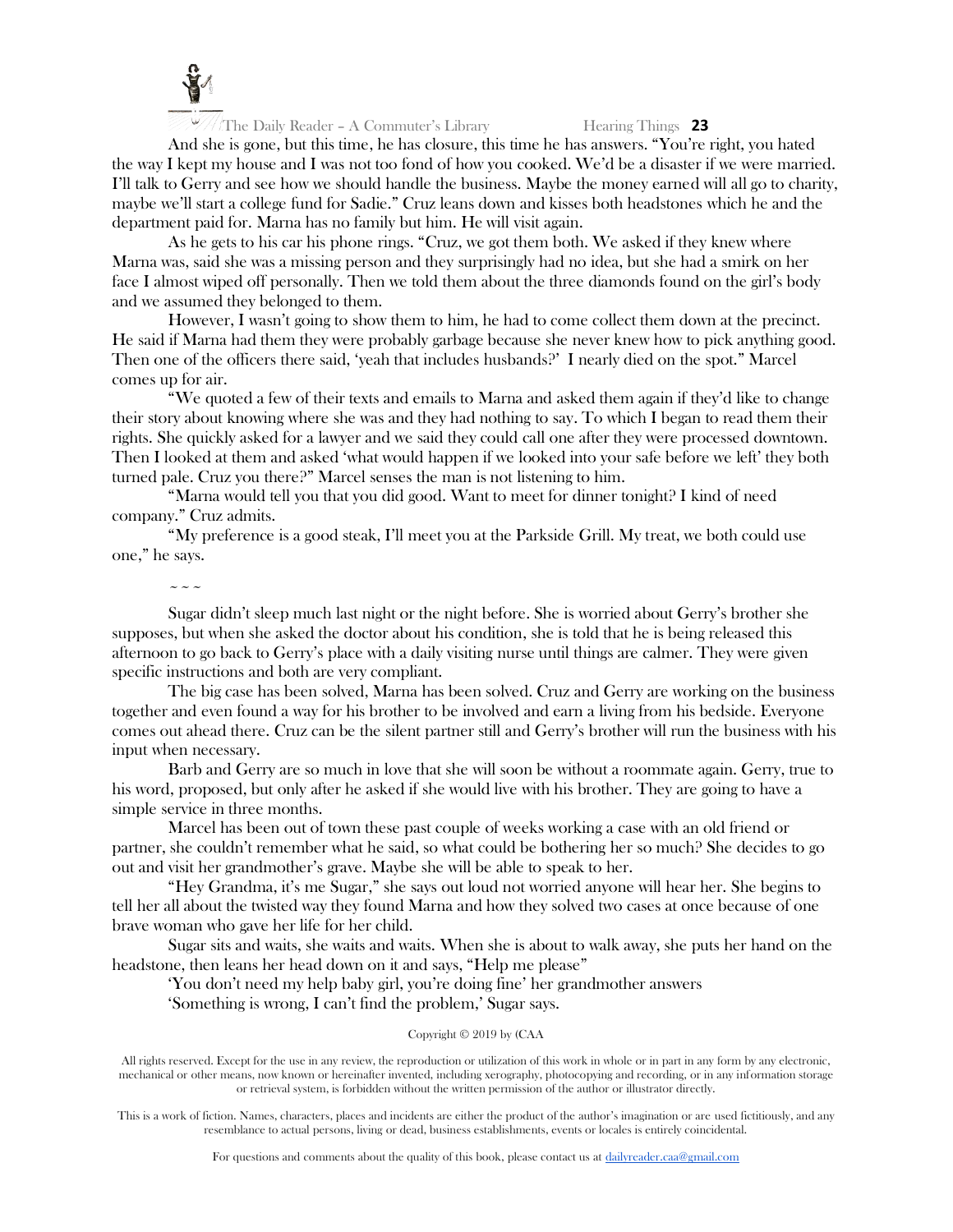

The Daily Reader – A Commuter's Library Hearing Things 24 'It will find you, they always do' her grandmother says.

'Why does this one hurt?' Sugar asks.

There is silence and Sugar takes this to mean her grandmother can't tell her the answer to that.

"I know you said to be careful, but I like him Grandmother, I always have, even when he worked with you," she says out loud.

'There is one better' Sugar hears her say and feels a kiss on her cheek.

Sugar shakes her head in acknowledgement. She will listen. Besides Marcel is married to his work, he loves her for her help. But if they went to the movies or to dinner, he would always look to her to see what she is doing, that is how he always sees her. As if she has the magic answers, not as a woman.

 $\sim$   $\sim$   $\sim$ 

Marcel has been working this case around the clock, he could use some help but he has no one around here to call, this is not his town. He is here for a friend. She has taken his mind off of all that has happened back home in the most recent past.

"Marcel are you listening to me at all?" she asks.

"What? I got lost there, no, what did you say?" he asks now focused. She explains to him all that she has on a particular person and needs him to help her understand this kind of person. "I need a new perspective."

Marcel looks again at the evidence on the board, he doesn't know why he hasn't done this before, he moves things around and instantly finds a loophole they didn't see. Damn, he must be losing his touch already, why has it been this hard? "We need to find out who was actually invited vs. who actually came, there is going to be an answer there. And this? We need to see how these two are connected because up until now, we haven't." He says thinking that sometimes you need to move the evidence around to find your answers. He learned that from Sugar. But now that he thinks about this case more clearly, he should have been thinking like her all this time, he usually does, what has distracted him?

"Wow, a bit of paper pushing and you see all that?" she asks.

"No, I maneuvered the information and evidence around, it was not done haphazardly. Why did you really call me up here? This isn't a difficult case and you and I both know that. Annoying yes, but not terribly difficult, I'm not sure why I didn't see this before. Answer my question please." He calls her out on the real reason because he wants to go back already.

She walks over and closes the door to her office. She really hadn't thought of what he is proposing on the case. But he is right, this is not why he is here. "Marcel, I want to make this work. We dated when I worked in the same precinct but then never talked since I moved here." Before he can answer she grabs his collar and pulls him in for a kiss to finish what she wanted to tell him.

Marcel finds his arms slowly making their way around her body, she feels really good. He misses this mouth, misses her body. As she pulls away, his arms are around her waist. "How do we make this work?" he asks.

"I want to ask for a transfer back to your area but not in the same place. I'll take a desk job. I want to finish law school and become an attorney for the DA's office. Less dangerous. More time to have a family if I chose to." She says and looks at his eyes to see if he understands all she has said, she practically proposed marriage to him.

"I work with a lot of women, some more closely than others." His mind is referring to Sugar. At this moment he realizes his love for her has been misplaced. He loves what she can do for him, but this, this is what he needs and he needs it from this very person.

"I know, her grandmother was great, I'm sure she is too. But aren't we also?" she asks nervously.

### Copyright © 2019 by (CAA

All rights reserved. Except for the use in any review, the reproduction or utilization of this work in whole or in part in any form by any electronic, mechanical or other means, now known or hereinafter invented, including xerography, photocopying and recording, or in any information storage or retrieval system, is forbidden without the written permission of the author or illustrator directly.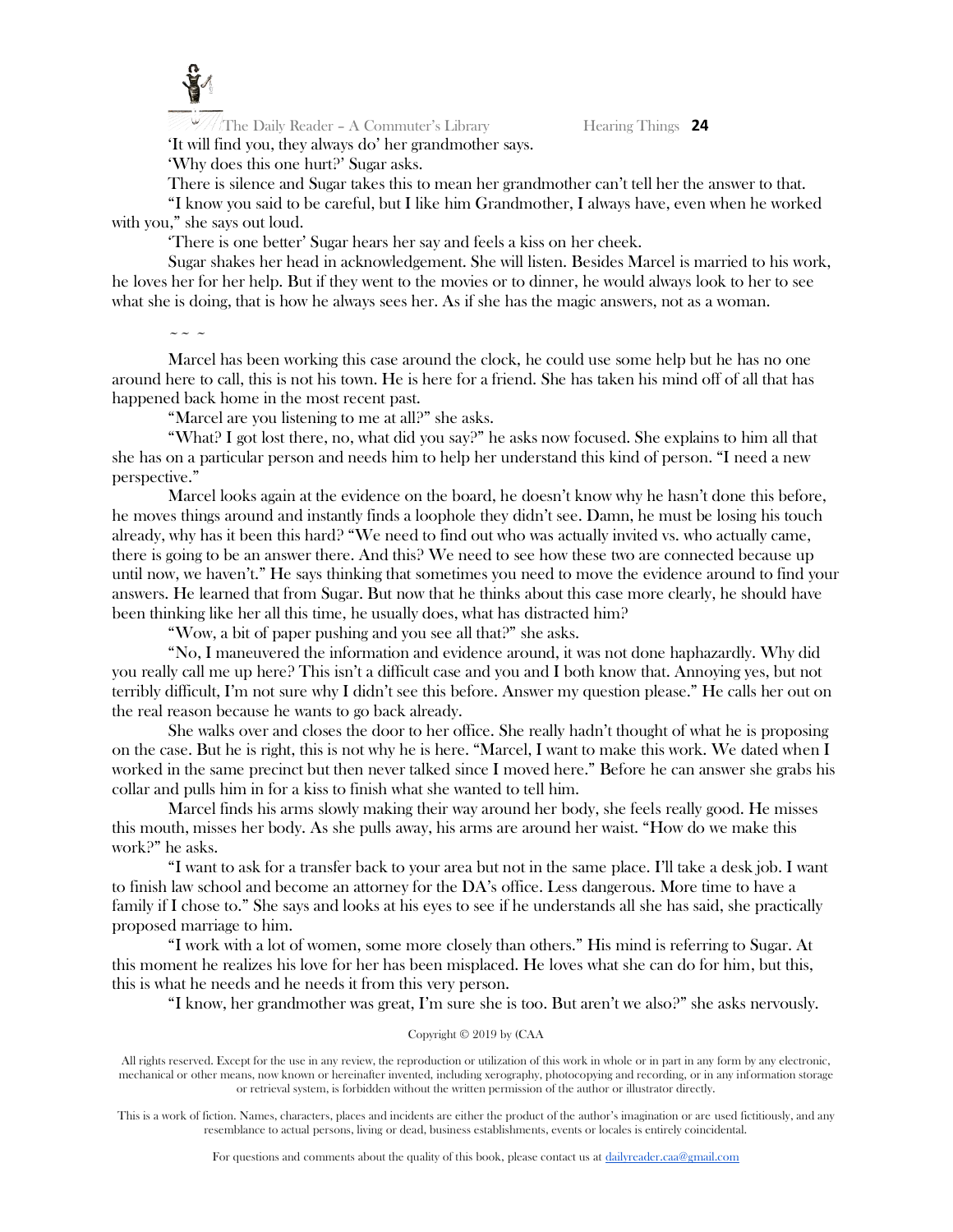![](_page_25_Picture_0.jpeg)

Before he can answer his phone chimes, it indicates that this is from Sugar, he assigned her a specific tone on his phone. "Hold that thought," he says as he kisses her and reaches for his phone.

"There is something about to happen down on Seventh Avenue, send someone around, maybe two cars," she says and hangs up.

Marcel calls his boss to follow up on what Sugar told him, as he always does, he tells his boss this came from an anonymous tip. The boss thanks him and then dispatches two units to the area.

"Now, where were we?" Marcel asks as he pulls her in for a long, hot and meaningful kiss.  $\sim$   $\sim$   $\sim$ 

"Sugar? Are you ok?" Cruz asks worriedly

"I'm ok, why do you ask?" she asks him

"Don't you usually take your walk around now? Around the shopping area?" he asks.

"Yes, but I'm not there now, I went this morning, why? I was restless this morning I suppose and I couldn't find anything else to do," she responds kindly.

"A bus accident, a lot of people are injured. The whole place is shut down. I'm coming by the office to check on you," he says and hangs up.

That is why each day Sugar has felt jumpy, she felt as if she was on a bus, the bus she might have been on had she not changed her routine today.

Minutes later Cruz walks in and walks straight back to her office. "Oh, good, you are safe," he says. "Did you think I was lying to you?" Sugar asks.

"Sometimes I need to see things for myself." He smiles at her, so relieved she is safe. His heart has been going at a hundred beats per second since he heard about the accident and looked at his watch, and realized the time and day.

"Cruz, have you had lunch yet?" she asks smiling.

"No, you want to take a break?" he asks.

"Not want, I need to leave here right now," she says.

"Sure, grab your things we'll go," he says and as she walks around her desk he puts his hand on the small of her back and walks her back out the front of the office. Once outside she says, "Cruz, you know I don't do bad news, why would you tell me that on the phone?" she asks.

"I assure you, that you handle bad news perfectly well. Come, there is a great deli I've heard about and want to try, about a block away. Yes?" he asks smiling, always smiling at her he has noticed.

The two walk in silence, Sugar notices that for the first time in days she is feeling comfortable. She was a ball of nerves because all those people, all the voices jumping in and out of her head this morning, not making sense, words muffled, now this, this makes sense. Cruz, his hand on her back. This.

"I heard them all this morning, there are several who didn't make the crash. I'm sorry, you know, about saying what I did. I hate receiving bad news on the phone is what I meant to say," she says quietly as they walk behind the waiter to a table.

"I knew what you meant. I always do for some reason. I went to visit Marna yesterday. I couldn't hear her, only that one time I guess." He reminds her of the time she spoke to him directly there. She is the only one he told about that event.

Sugar smiles at him. "I remember that. She gave you closure, most people don't get that after a murder or sudden death. Had she not died, I think you two would have been partners in the business anyway. She gave you the papers for a reason. Probably assumed that when she left the force, she would have told you about the business and asked you to join her. Are you going to quit the force?" she asks.

### Copyright © 2019 by (CAA

All rights reserved. Except for the use in any review, the reproduction or utilization of this work in whole or in part in any form by any electronic, mechanical or other means, now known or hereinafter invented, including xerography, photocopying and recording, or in any information storage or retrieval system, is forbidden without the written permission of the author or illustrator directly.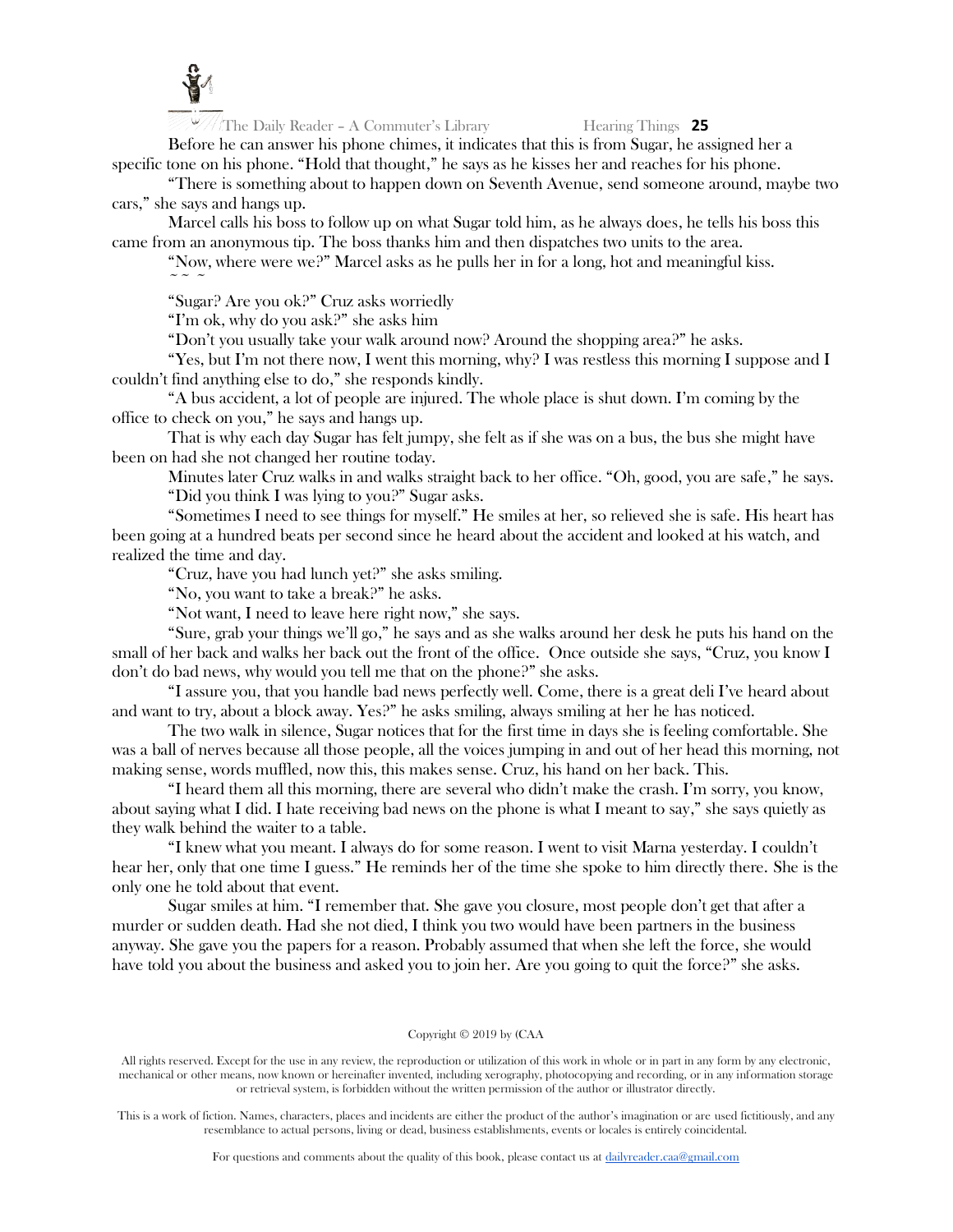![](_page_26_Picture_0.jpeg)

"I don't know, Gerry, well mostly his brother, is really working the business well. I would only get in the way. I know dogs, I know how to undo a mystery, running a business is not really my thing. We may partner up," he says.

"I think you're wrong, but you need to do what is best for you and your future. Do you want to retire after ten years as a cop or twenty-five? You know, working with Marcel, you will only be taking more risks not less, right?" she asks.

Cruz thinks on what she has said, the biggest risk he has ever taken was to give her his heart. Only she doesn't know yet. He tried with Marna and that didn't turn out well. He loved her dearly. Unconsciously, he reaches over and is holding Sugar's hand.

Sugar notices that this gesture is done while he is thinking, he is not looking at her, only needing her. That's a nice feeling. Usually someone is holding her hand because they want her to read something or feel something. Cruz is holding her hand for the sake of holding her hand. Oh Grandmother, there is a better one. Much, much better. She thinks to herself.

Sugar leaves Cruz to his thoughts and continues to eat with one hand. His warmth feels nice, not the kind of warmth she has to worry about, this gives her confidence that maybe, just maybe, she will one day be able to have a physical relationship with someone without worrying about how or why it feels the way it does. He is rubbing his thumb up and down her fingers, this is a warmth she could get used to.

Sugar feels she needs to interrupt his thoughts, hoping he won't pull his hand away. "Cruz, Cruz you aren't eating, and I'm almost done," she says.

Cruz shakes his head and looks down at his food. "Wow Sugar, where was I?" he asks.

"In your own mind I presume. Do you need two hands to pick up that sandwich?" she asks wanting him to realize they are still holding hands.

Cruz looks down and sees why she asks, he looks at his plate and picks up half the sandwich in the other hand and takes a bite. "No," he says with a mouthful of food and a smile on his face. She smiles back and continues to eat with him.

"Cruz, what would I do if I wasn't me?" she asks.

"Probably the same thing you're doing because you are you. Helping people. Some people are meant to be helpers. The doctor you work for is another one of those people. I think I will retire after ten years; that gives me only two more to go. In the meantime, I will continue to work as a silent partner with Gerry's brother. So many people don't stay at one job for ten years, people respect that when you do, especially on the force," he tells her.

"Yes, I believe that is true. I am not on the force, I am like you, a silent partner," she smiles at the joke.

"Yes Sugar, I believe that is the best way to think about your relationship with the force." He smiles at her and they finish their lunches in quiet.

 $\sim$   $\sim$   $\sim$ 

Marcel comes back from his trip and is charged with new energy, he had heard about the crash, thought it was going to be a robbery or something. If the cars weren't there, he was told the carnage would be much worse. The bus would have hit the sidewalk and pedestrians.

His girl is coming back, his mood will forever be good now. He hadn't realized how much he missed her until he was there. "Good morning Sugar, what brings you in so early in the morning?" he asks.

"Ah, you did what I thought you would. You reconnected. I see you no longer have a puzzle around you. I'm happy for you Marcel. But that is not why I'm here. While you were gone, I received this

### Copyright © 2019 by (CAA

All rights reserved. Except for the use in any review, the reproduction or utilization of this work in whole or in part in any form by any electronic, mechanical or other means, now known or hereinafter invented, including xerography, photocopying and recording, or in any information storage or retrieval system, is forbidden without the written permission of the author or illustrator directly.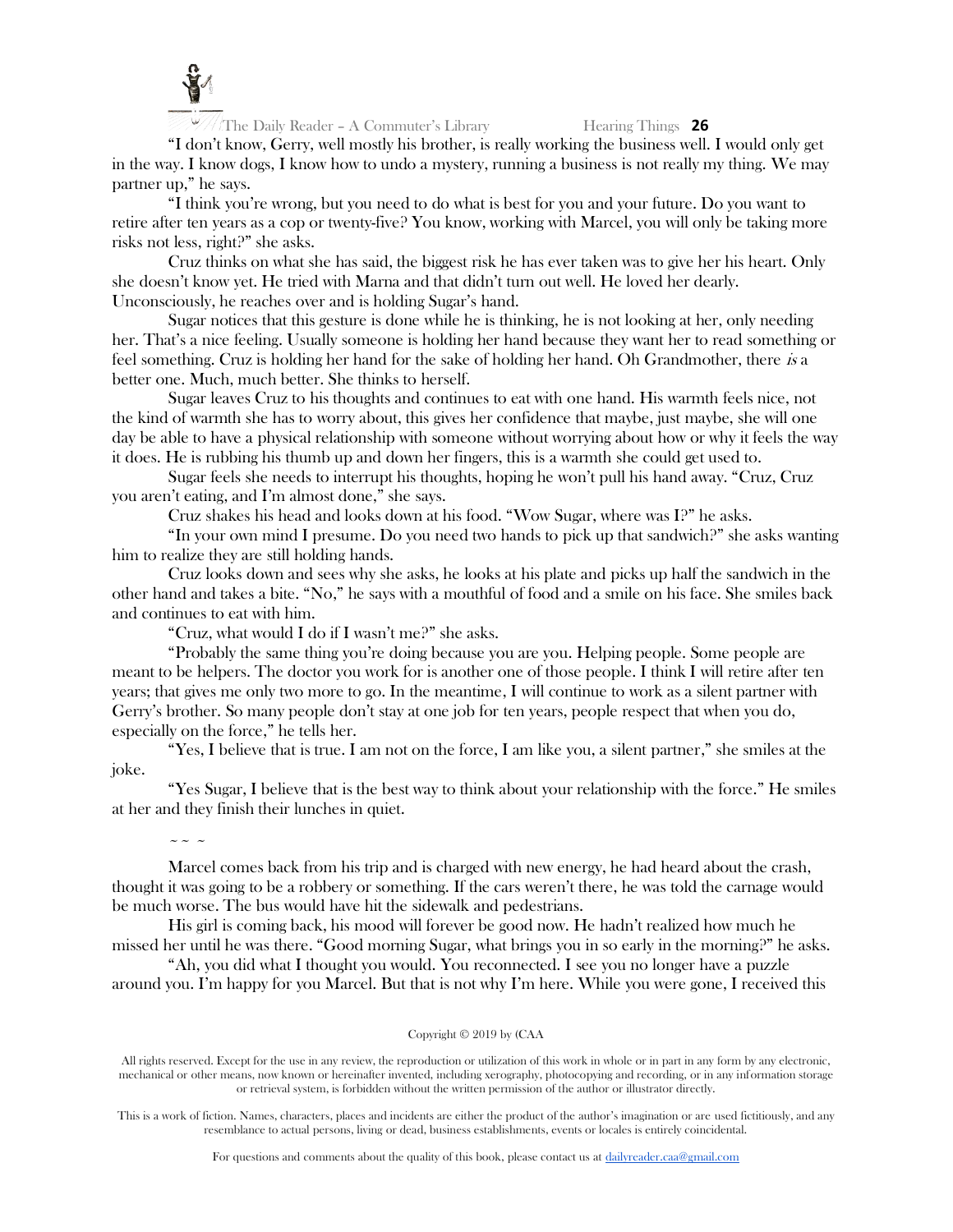![](_page_27_Picture_0.jpeg)

The Daily Reader – A Commuter's Library Hearing Things **27** in the mail," she drops a box on his desk. "I haven't opened it because I'm too nervous to, I wanted you to."

Marcel carefully opens the box, inside there are two photographs. With a note that says, 'please find them.' "There is an address, I'm assuming this is where they are from." He hands her two photographs of children.

Sugar takes a deep breath and sits down to hold them. One of them feels cold, the other is burning hot. A tear rolls down her cheek as she holds the cold one. Marcel realizes this child is not coming home. He sits down. "Where?" he asks.

Sugar holds on the picture between her two hands, she needs to feel the whole picture. "Baseball diamond, Mercy Park." She puts it down and shakes her hands before she picks up the other one, "hmmm, the heat grows and grows in her hands. The voice comes next, 'my brother' she hears, 'they abuse him', she repeats the words. 'Marine towers, basement' she gasps as she awakens.

"Oh Marcel, these poor dears." Her head shakes again, as if someone is knocking on a door, she closes her eyes and listens, 'I ran to get help, he found me, bat is in dugout, I fought, scratch on his face.' She touches her cheek.

Marcel writes this all down and calls Cruz, "You ready for a ride?" he asks.

Cruz looks over and sees Sugar is shaken. Damn, someone is not alive. He walks to her and squeezes her shoulder a bit. "Sure, where to?" he asks.

The men leave Sugar there to recover alone, she prefers it that way, Cruz will check on her later. He sends a message to Barb though.

 $\sim \sim \sim$ 

Cruz has been uneasy this whole day. First, they find the child buried, they find the bat still having blood on the side, then they find not only his brother, but many other children tied up in the basement of the building. Depravity knows no bounds, they are using these kids as lures to blackmail some people and do other unsavory activities with the rest.

Not one of them had eaten in two days, they were told. Hopefully, this brings closure to some families. Apparently, only the one boy had ever tried to escape. All the rest were still there. The one there the longest had no problems telling them all that has happened. He cried the most, wanting to go back to his mother, he only had his mother. Missed her terribly.

Cruz and Marcel personally delivered the news about the child who died, they told the parents that he was the one who tried to run and save everyone else. This gave them some solace. Now Cruz heads for the only place he can find solace. Sugar.

The day has been long, he knows Barb is at Gerry's these days even so close before the wedding because she has a lot to do there, the place is not very fixed up and if she doesn't do the fixing herself, no one will. She doesn't want guests to walk in and see a place falling apart, especially her parents. Her father is a contractor. She learned a lot about doing things yourself in your home while growing up with him.

The knock on the door startles Sugar, no one comes at this hour. She runs to the door, thinking the worst. She looks through the peep hole and sees Cruz, a very beat Cruz.

"Come in," she says softly.

Cruz takes one look at her and all he can think to do is hold her, he needs to be held. Sugar happily goes into his arms. He holds on for dear life. "What happens if I decide to stay for fifteen years?" he whispers into her ear.

"Then we delay the retirement party," she says trying to lighten the mood.

### Copyright © 2019 by (CAA

All rights reserved. Except for the use in any review, the reproduction or utilization of this work in whole or in part in any form by any electronic, mechanical or other means, now known or hereinafter invented, including xerography, photocopying and recording, or in any information storage or retrieval system, is forbidden without the written permission of the author or illustrator directly.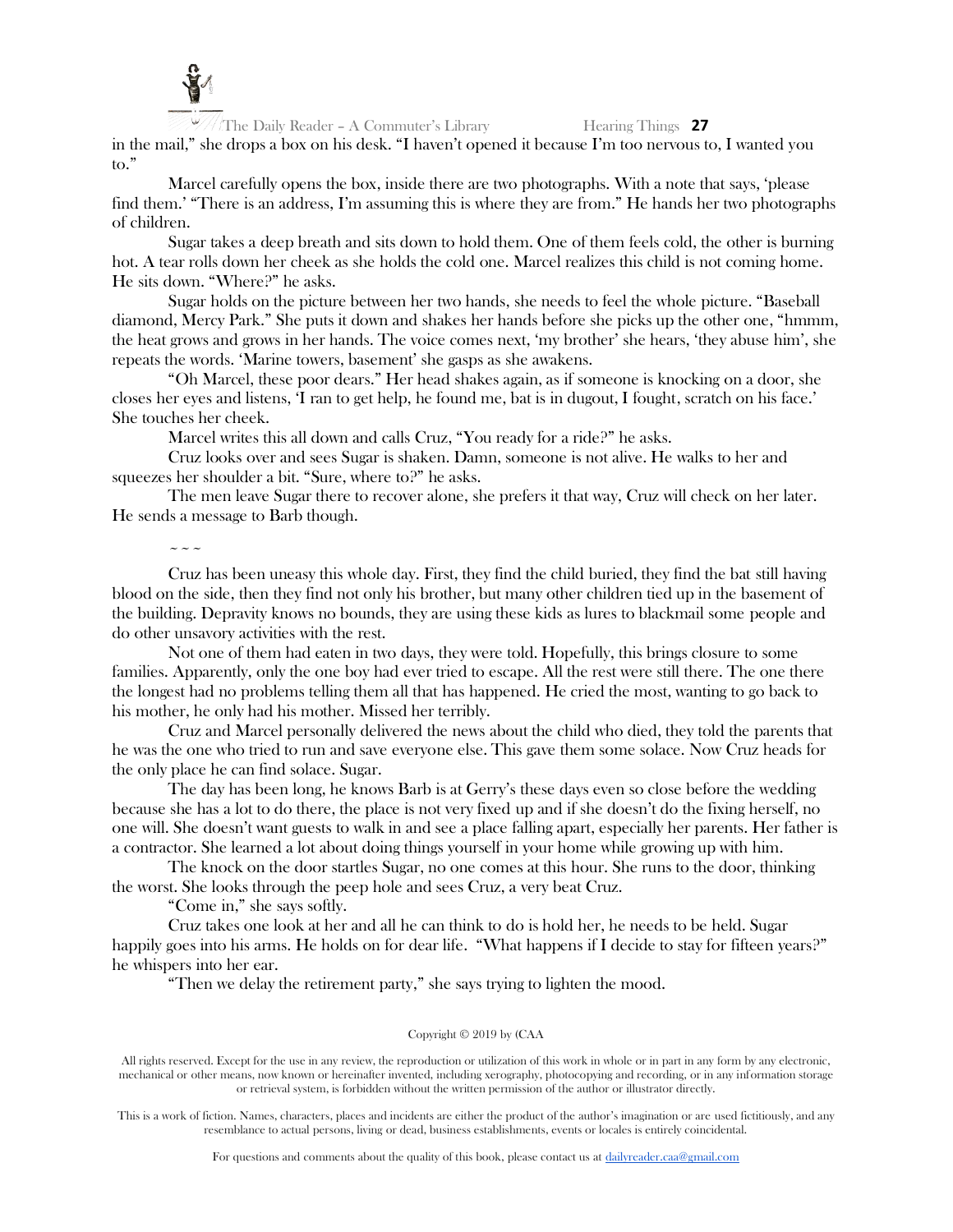![](_page_28_Picture_0.jpeg)

Cruz looks down into Sugar's eyes. He leans down to kiss her, really kiss her, not on the cheek this time, not a friendly glad to see you kiss either.

The pressure on her lips is sending signals all through her body she has never experienced. All are good. This is good. He pulls away and her head falls to his chest. She needs to catch her breath. She takes a deep breath and looks back up at him.

"Grandmother said someone good will come," she tells him.

Cruz smiles at her and this alone does things to her insides she didn't know would happen. "I loved Marna you know, but not like this, things were never like this between us," He assures her.

"I know, Marna was the type of person who made it easy to love her. I rather like this too," she says pointing to herself then to him.

"What do you hear when I touch you?" he asks nervously. He doesn't mean to be cruel but he has to know.

"Truth?" she asks looking into his eyes, he nods, "I feel silence. That is a wonderful thing to me. Do you understand that?" she asks.

Cruz finds himself unable to stop the tear from rolling down his cheek. With him she hears silence. He can make things quiet for her. There is no better reaction he could ask for. He leans down and kisses her again, this time with a lot more gusto.

# $\sim$   $\sim$   $\sim$

The morning of Gerry and Barb's wedding, Sugar's house is full of excitement. Barb's parents are staying with Sugar, her sister and her sister's fiancé are staying here too. Barb's brother and his family are staying by Cruz. The house is bustling already at 6:00 in the morning. Barb walks into the kitchen and sees Sugar sitting on the floor with her head in her knees. Oh no, not today Sugar. She thinks to herself.

"Sugar, please tell me you are only tired, I know we were all up and loud in your house last night and you are used to quiet," she leans her head to her friend's as she sits next to her.

Sugar doesn't speak, she can't tell Barb what is on her head. She reaches for her friend's hand to comfort her. "Tired is sooooo true," she says but not because of Barb's family. She will have to call Cruz soon. She can't take another night like this.

He has become her calm. She has never had that before, and now she is craving calm desperately. "You know Sugar, I would love to attend your wedding one day." Barb says lightening the mood.

Sugar looks up to her friend. "Would you? Do you think that will ever happen? I am not the easiest to live with you know," she jokes.

"I am aware," Barb grins, "but there are some good benefits. Your heart is about as large as they come. I can easily see you with a dozen or so kids all vying for your attention, and all getting enough from you too. That is who you are. I'm not as giving, but from you, I've learned to be more than I ever was. You picked out the perfect day for the wedding, everyone made their way here. You guided me through which wedding dress to wear because some of the used ones had a bad aura. Sugar, I can't ask for a better friend. And, having had only one sister, one who was always too busy for me, I'm glad I've had you in my life." Barb begins to tear up.

"Oh no you don't, your mom will kill me if you have swollen eyes today." The two women laugh.

"What is so damn funny so early in the morning?" Barb's father asks.

"Tears of joy, would you like me to make some breakfast Mr. Harding?" Sugar asks as she begins to sit up more.

### Copyright © 2019 by (CAA

All rights reserved. Except for the use in any review, the reproduction or utilization of this work in whole or in part in any form by any electronic, mechanical or other means, now known or hereinafter invented, including xerography, photocopying and recording, or in any information storage or retrieval system, is forbidden without the written permission of the author or illustrator directly.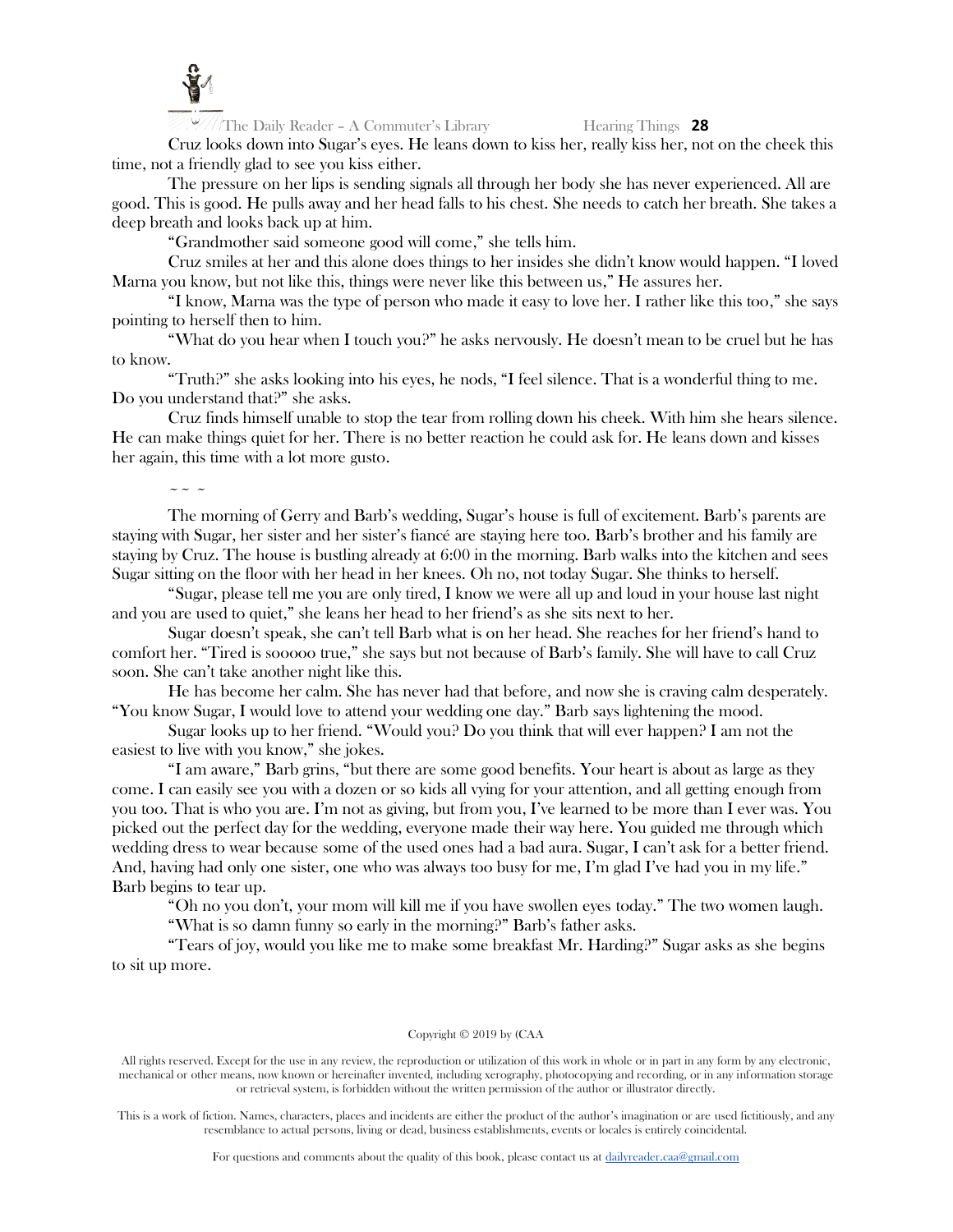![](_page_29_Picture_0.jpeg)

"No dear, that is why I am down here so early. Tradition, you know. The father of the bride always makes the breakfast in our family, for the brides and anyone she invites." He smiles at his daughter. "I'm glad I only have a couple of them though," he smiles again.

"Really? Now that is a tradition I can get used to," Sugar says.

"I'll come back and do for you all there is to do, when the time comes." He reaches out his hand to help the girls up from the floor.

Each one kisses a cheek at the same time and he laughs. "Now go you two, pancakes and eggs take some finesse and I don't want you bothering my rhythm." Barb goes running out to get her mother and sister.

Sugar looks at Barb's father with sadness, he hasn't told his children. He looks back at her and he realizes she knows, of course she does. He nods and she walks over and hugs him again. As she pulls away, she says, "I guess I'll have to get married sooner than later," Sugar says, he smiles at her and they part quietly.

 $\sim$   $\sim$   $\sim$ 

"Cruz? Oh Cruz." Sugar begins to cry in her room.

"Not today Sugar, what could be bringing you down so much today?" he asks.

She tells him that she knows Barb's dad will not be around past Barb's first few months of marriage, he confirmed this. She neglected to tell him the part of her getting married quicker though in order to have Barb's father make the bride breakfast and walk Sugar down the aisle, she doesn't have her own father around anymore. Her father died shortly after she moved out. She knew this was coming and she also knew the idea of her feeling what was going on annoyed him and he needed her out of the house. Sugar respected that as her father learned to respect her gift for what it was, a gift.

Cruz's heart breaks a little. His Sugar is going through this hell and he can't help her right now. He picks up the ring box he has, the one his mother handed him before she left the country to get married herself. He did not realize she would never return, 'you will need this one day' she told him.

He holds in his hand the ring his parents shared. The one filled with a lot of love and laughter. His mother asked for a second chance at love and he let her go. It is what she needed to do. Too hard to live here she told him, too many memories, so she and her new husband moved to her new husband's homeland. He has only seen her twice since then, but they do talk at least once a week.

"Sugar, I'm holding your hand right now, do you feel me?" he asks as he puts one of his hands into the other.

Sugar hears the question and waits a second, "Yes, yes I do Cruz, thank you for bringing me down, you always know what to do. You bring the silence I always seek. You bring calm to my crazy and make me feel I am a normal woman. Grandmother would have loved you almost as much as I do," she says, then holds her hand on her mouth. She did not mean to admit that to him right now.

"That's funny, because I always feel you bring calm to my crazy. Sugar. Go take a shower my love, think of me holding you while you're in there. Relax and get ready for the wedding of all weddings. I already went by the hotel this morning, everything is set there. Gerry and his brother are going nuts, Marcel is there to keep the calm. I'll see you soon as I bring over everyone for breakfast," he pauses. "I love you too, very deeply," he says, then he hangs up before he begins to tear, again, she will hear the emotion in his voice.

He calls his mother before he wakes the house to get ready for breakfast.  $\sim$   $\sim$ 

### Copyright © 2019 by (CAA

All rights reserved. Except for the use in any review, the reproduction or utilization of this work in whole or in part in any form by any electronic, mechanical or other means, now known or hereinafter invented, including xerography, photocopying and recording, or in any information storage or retrieval system, is forbidden without the written permission of the author or illustrator directly.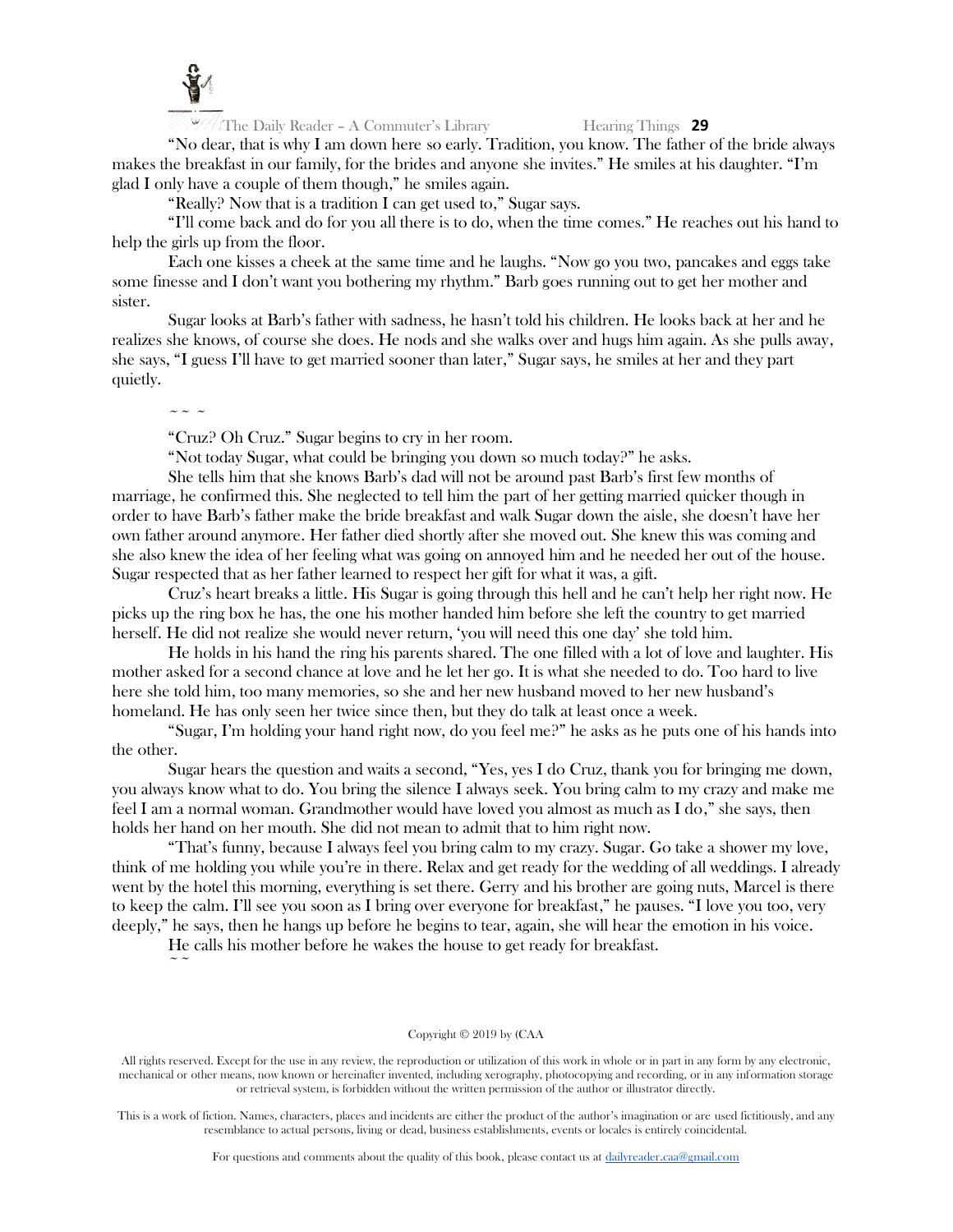![](_page_30_Picture_0.jpeg)

Marcel never wanted a big fanfare wedding, he hates being the center of attention. Now he has to be a groomsman and he is at his wits end. Up until now he thought his job was to keep Gerry calm and his brother calmer. He did not realize he had an actual job until Gerry's brother handed him a tuxedo.

He calls Suzie, "What the hell and I supposed to do with this?" he asks after sending her a picture of him holding the tuxedo up.

"Wear and enjoy. What color is the cummerbund?" she asks.

"Um, hold on, let me check, ah, here." He takes a picture and sends.

"Oh good, I have the perfect dress that will match that."

"This is a joke to you?" he asks.

"Actually, I don't want to outshine the bride, maybe I'll wear black like a funeral you seem to think this is," she says annoyingly.

That hit home, Marcel has now been knocked into reality. Damn this girl is good for him, "Ok, I'll stop complaining. You will probably look good in this color actually. You do look good in any color, even white. I'd love to see you in a white dress," he says unconsciously.

"Marcel, did you just propose to me on the phone?" she asks.

He shakes his head, damn, did he say that out loud. "Not the way I had planned, but I suppose the words are out there, can't take them back, don't want to," he says honestly.

"Coming from you that is the most romantic thing I could have asked for. The answer is yes Marcel but the real excitement in me will have to be shown in person. By the way, I was going to tell you today I received my acceptance letter to law school but the acceptance from you means so much more." She can no longer contain the tears in her eyes.

"So much to celebrate today. I will wait impatiently." He smiles and hangs up.

 $\sim$   $\sim$   $\sim$ 

Everyone in Sugar's house has been very busy since breakfast, each person tending to their own needs and the needs of each other. Cruz and Sugar had only a mere minute to say hello and then they were lost in the shuffle of the day. Sugar doesn't mind, it is not her day after all, it is Barb's.

Getting everyone to the hotel became somewhat of a joke, they had so many cars leaving at once, that they look like a caravan. Everyone showing up together at the hotel threw everything in motion. Photographer, flowers, wedding planner, people running from the ceremony room to the dining room and back again.

When the ceremony finally takes place, Sugar takes a breath of relief as she walks down the aisle as Barb's only bridesmaid. She sees Marcel standing tall under the canopy looking straight at Suzie with a giant smile on his face. Before Sugar reaches the end, she turns to Suzie and reaches over to her, Suzie stands and walks the rest of the way with Sugar. No one seems to question this.

The whole room stands when Barb and her parents are walking down, she looks elated. Even though they have been living together for the past month or so, their lives have been so busy, they haven't had much time to actually spend with each other, alone.

The new couple will leave tonight on a two day honeymoon, then they will be back to tackle all that life has for them, together. Sugar knows that Barb's house will be even fuller before long. She is so happy for her friend but she can't tell her this, this she will learn on her own.

She holds onto Suzie's hand the whole time during the ceremony. They stay there after the new couple has been formed and they watch them as they make their way back down the aisle, and the crowd follows them out to the reception area.

The only people left in the room are Marcel, Suzie, Cruz, Sugar and Suzie's mother and younger brother. The clergy turns to them and asks, "Are you sure this is what you want?" he asks.

# Copyright © 2019 by (CAA

All rights reserved. Except for the use in any review, the reproduction or utilization of this work in whole or in part in any form by any electronic, mechanical or other means, now known or hereinafter invented, including xerography, photocopying and recording, or in any information storage or retrieval system, is forbidden without the written permission of the author or illustrator directly.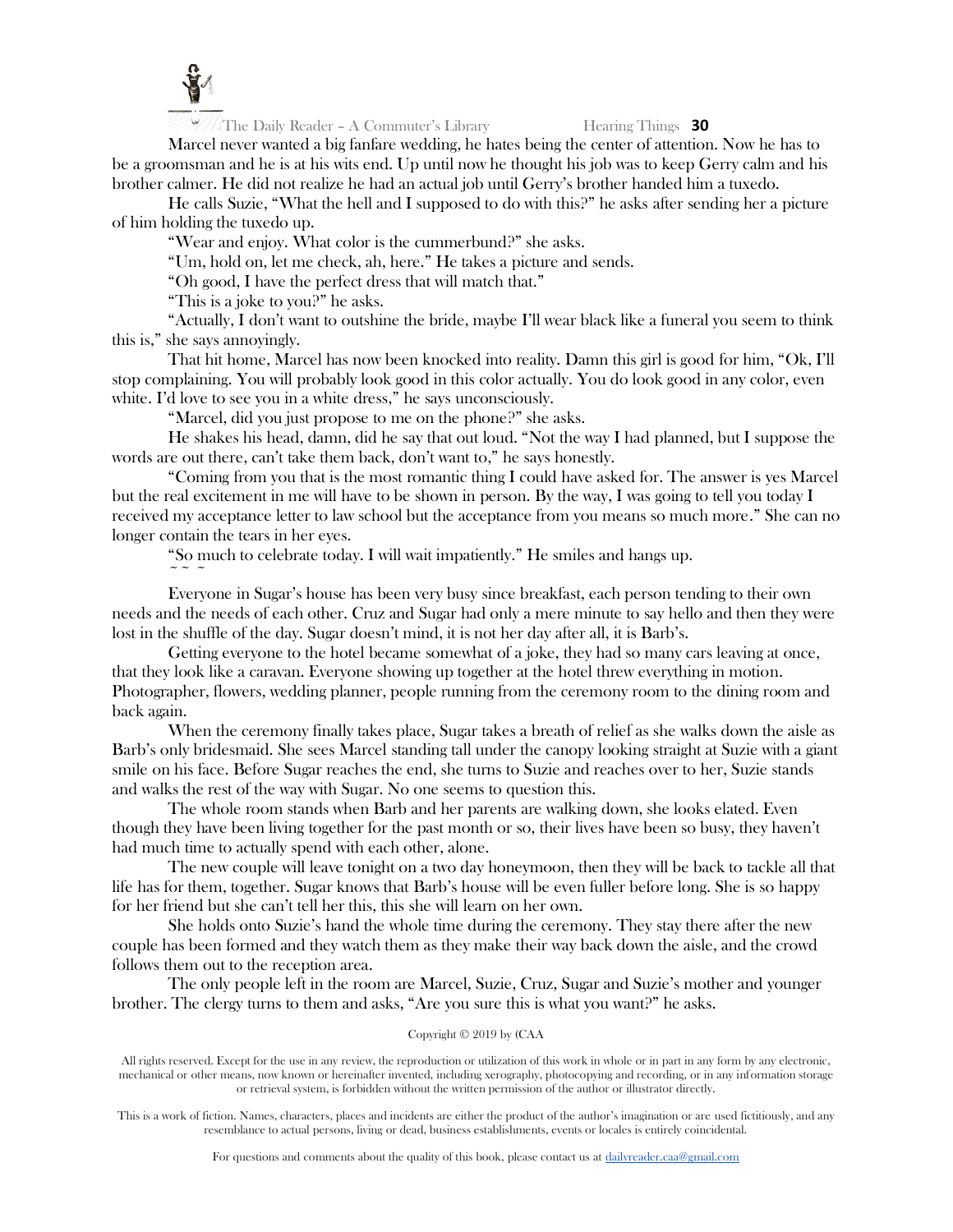![](_page_31_Picture_0.jpeg)

They all smile and say yes. "Need to get the most out of these flowers." Marcel says and besides, he really would hate to have to do this, even standing here for Gerry made him sick in the stomach before he saw Suzie sit down. She kept him calm.

"Yes, but a woman looks forward to a big wedding, don't they?" the clergymen looks to the bride. He wants to make sure this is not a rushed or pushed wedding.

"Many do, that is true sir, however, this one does not. My daughter is probably the only woman you'll meet who has always promised me she would elope and take the money we would have spent on an affair, to put down for a house. The photographer is here, we are all here, you may proceed." Suzie's mother says smiling. She is so happy her daughter thought of this today. The perfect day, she will tell Marcel later why it is so, but for now, her mother gets to watch her daughter get married on her own anniversary. The way her daughter always wanted her wedding to be, quiet.

Marcel had brought the ring with him because he had planned on getting engaged tonight, but this seems so much better. He has no family except the guys on the force, now he has a real one. Here with Sugar, Cruz, Gerry, his brother and Barb, the only ones he would celebrate with anyway. He kisses his bride as he slips on her own mother's gold band to her finger. A tradition in their family. Good thing they only had one girl.

When all is said and done, Marcel leads his wife out of the room and they head towards the dining room in time to hear the new couple being announced and brought in. During the dinner Marcel stands and knocks his glass with his spoon to get everyone's attention.

"As a groomsman I've been told I had the responsibility to make a toast. To my good friends, may they be this happy for many years to come, may your family grow as strong as the two of you are together and may we celebrate together often." The crowd applauds but sees he is not done so they quiet down quickly.

"One more thing to say, I hope you don't mind that we will have the same wedding pictures as you. While you were away for a few minutes of seclusion we borrowed your clergy as well as your canopy and Suzie and I became man and wife." The crowd cheers louder and Gerry and Barb jump up from the seats to hug their friends.

# $\sim$  ~ ~

Sugar is finally home, everyone left after the wedding, her home is quiet, she has a lot of linen to wash now but laundry can wait. Right now, she wants quiet. Cruz lets himself in to her house and locks the front door. "Sugar," he calls out.

Sugar comes running from the kitchen. "What did you see this morning, was it more than her father?" he asks.

She nods. "Is it still there?" he asks.

She nods again, "Then let us get this out together because we have other things to talk about tonight." He reaches for her hand and she takes his, they walk to the couch.

"He is sick, that much is true, but the children keep coming to me, all night long the past two nights already. The one's from the bus. They want to tell their parents things. I can't shut them up. They are all crying," she says.

"Ok, one at a time, let them in, tell me what they say, we will write each one down and send them each a note anonymously to each parent," Cruz says and holds her hands.

"I'll try," she says. She gets up and hands him a pad of paper. She closes her eyes and lets the voices come in, one at a time. With each one she feels lighter and lighter. The last one needed to tell her

### Copyright © 2019 by (CAA

All rights reserved. Except for the use in any review, the reproduction or utilization of this work in whole or in part in any form by any electronic, mechanical or other means, now known or hereinafter invented, including xerography, photocopying and recording, or in any information storage or retrieval system, is forbidden without the written permission of the author or illustrator directly.